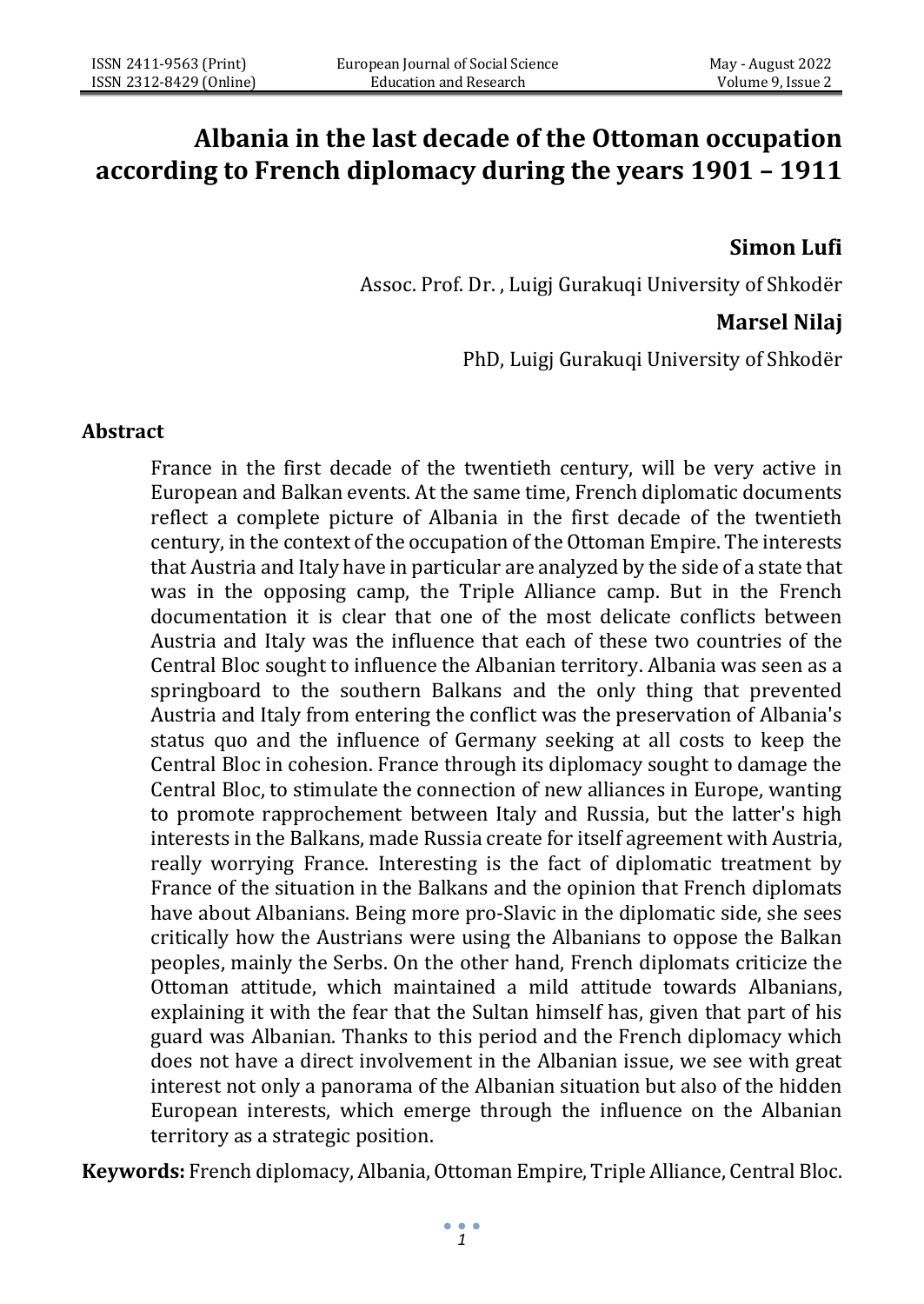### **Introduction**

Knowledge of the history of Albanian territories during the last decade of the Ottoman occupation of Albania, is very valuable if seen from the side of French diplomacy. The French who are not directly interested in Albanian lands, give us a clear description and analysis of all the main protagonists, who have direct interests in this western area of the Ottoman Empire.

The clearest interest that emerges from these documents is the interest of the Austrians, which within this last Ottoman decade, only grows, passing from the general Balkan interest, to direct territorial interests for the Dualist Monarchy. As early as the 1900s the French realized that the Albanian area was the only area in the Ottoman Empire where the Austrians could extend direct interest. This was also due to the orientation that the main state of the Central Bloc, to which Austria also adhered, Germany had left in the direction of exerting influence, as in other areas towards Eastern Europe, the latter needed to extend to vete. The Albanian part of the Balkans increasingly began to take on a strategic importance for Vienna after the occupation of Bosnia and Herzegovina, giving it two important favors; first: control of the Otranto canal, as an entry point into the Adriatic Sea, and second, an intermediate point towards the road to Thessaloniki.

The French documents show that the Austrians, in connection with the importance of the area, are trying to bring the Albanian population into the Novi Pazar sanjak, as a support population for Vienna, wanting to separate the Slavic population of Montenegrins from the Serbs, seeing how a connecting cordon with the Bosniaks he had under occupation.<sup>1</sup> The Austrian interest is even greater than that of the Russians during the conflict that may have occurred between the Ottoman Empire and Montenegro in 1911, by the French. For the fact that for Austria Albanian lands are a direct interest, while for the Russians they are seen as an interest in maintaining a balance in the Balkans.

The Austrians use propaganda mostly to gain their own interests and to follow the Albanians. They send military attachés to the city of Ioannina and measure and analyze the area in terms of geographical relief and the maritime area. Even in this city in terms of propaganda has entered into conflicts with the Italians who also seek it for themselves. But the best propaganda is the one made through the water lines by the Austrian sailing company Lloyd. This company has connected every Albanian naval pier with the ports of Europe, although it has a great cost for the budget of Vienna, but the propaganda and political importance that is in the foreground, does not allow it to stop this activity.<sup>2</sup> Apparently the French see that through these actions,

<sup>1</sup> M.A.É., "Origines De La Guerre De 1914 Documents Diplomatiques Français (1871-1914) 2" Série (1901-1911) Tome XII[I \(26 octobre 1910-30 juin 1911\)](https://bibliotheque-numerique.diplomatie.gouv.fr/ark%3A/12148/bpt6k64599117?rk=214593%3B2)", Paris: L'Europe Nouvelle, 1955., doc. 358. <sup>2</sup> M.A.É., "Origines De La Guerre De 1914 Documents Diplomatiques Français (1871-1914) 2" Série (1901-1911) Tome I[V \(5 octobre 1903-8 avril 1904\)](https://bibliotheque-numerique.diplomatie.gouv.fr/ark%3A/12148/bpt6k64434314?rk=300430%3B4)", Paris: L'Europe Nouvelle, 1932., doc. 269.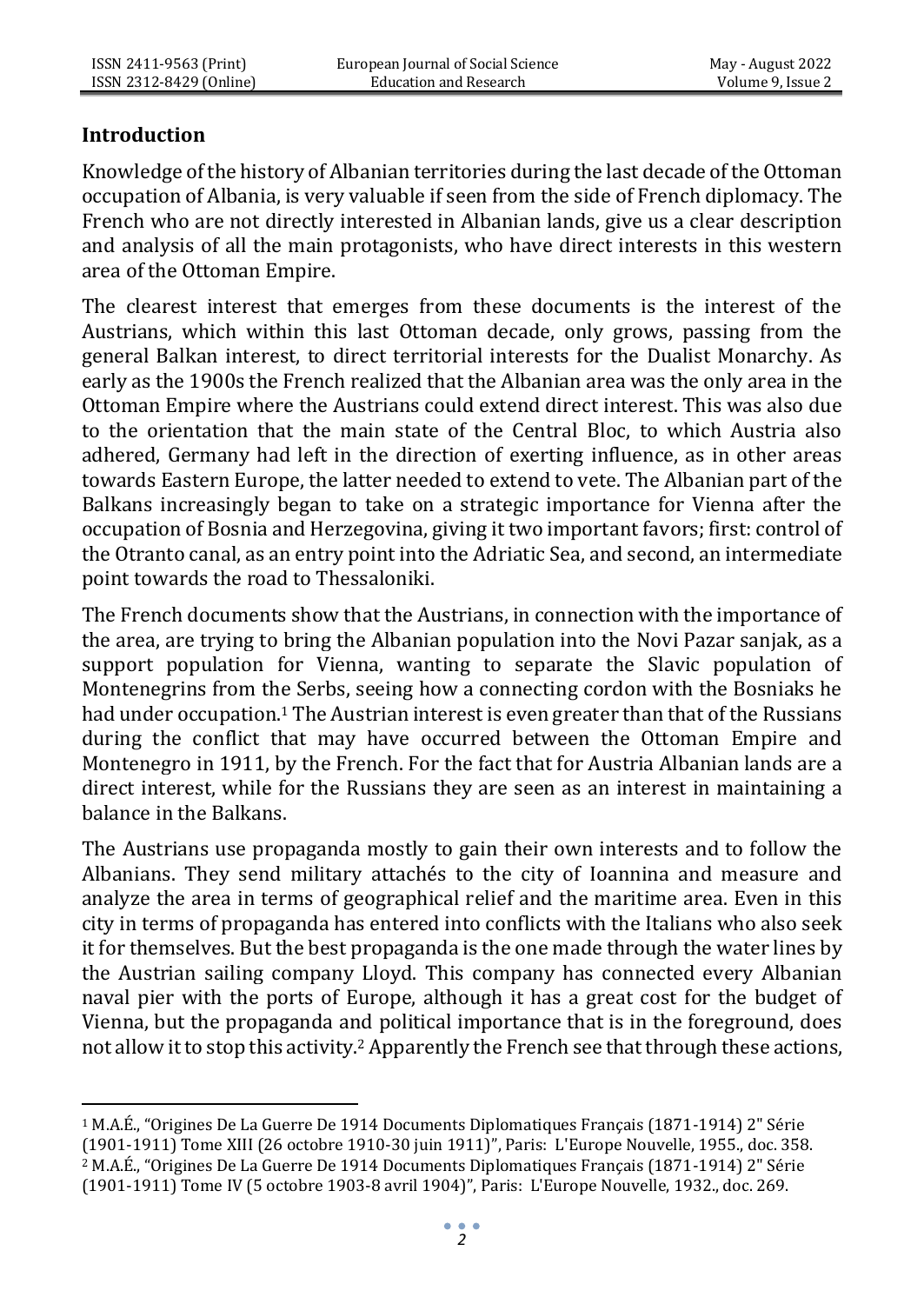the Austrians make an analytical study of Albanian territory, trying to highlight how useful it can be for their economic interests.

The French documents also show the use that Austria is making of the religious side of the Albanians. Despite the fact that Albanians were part of two religions divided into four religions, the latter in each religion know how to behave, bringing them in favor of their own interests. Southern Albanians in the Islamic faith, especially those in the Ioannina area, are lured by money, $1$  while in the north Catholic Albanians are used and propagated to defend themselves against the Ottoman Empire. However, wanting to preserve and protect Muslim Albanians, in order to bring them closer to their side, they are risking a Catholic transition to Italian influence, Paris notes.

Austrian actions were not always direct in fulfilling their goals. Not infrequently Austria used other states to achieve these goals, as was the case of Montenegro. During the uprising in the mountains of northern Albania in 1911, a deeply Catholic area that had had mutual support with the Austrians, within the Great Powers, French diplomats, also informed by the Serbs, said that Austria encouraged Montenegro to support Albanians. Montenegro held several thousand Albanian highlanders inside fleeing its province after the anti-Ottoman uprising, and presented itself as a mediator with the Ottoman Empire to bring peace between them. On the other hand their maintenance required large expenditures, from which the French thought that King Nicholas of Montenegro was supporting them with Austrian money.<sup>2</sup> By doing so, the Austrians were seen as cooling down Montenegro's relations with Serbia, keeping it tied behind their backs, somewhat isolating it from Italian influence.

But Vienna's influence over Albania extended as far as Istanbul, where French diplomats note that the intervention of the Austrian ambassador to Istanbul, Pallavicini, was so frequent that it was often seen as an insult even by the Ottoman foreign ministry. But the Austrians used this method because they knew that an Albanian uprising at the time of the post-revolutionary riots of the Young Turks would further weaken the Ottoman Empire.<sup>3</sup> But despite the great support from the Austrians, the French notice that there is a rift, in which Archduke Franc Ferdinand himself gives a great and persistent support to the Albanians and Count Aehrenthal, tries to have a reservation from the open support. , not wanting to upset the balance with Italy.

The Austrian position in the Kosovo area was also criticized. The French are worried about the support that the Austrians are giving to the Albanians of this province, to be harsh towards the Serbs of this area. It can even be seen that the Austrians are encouraging the Kosovars to rise up even against the respect of the sultan in order to

<sup>3</sup> M.A.É., "Origines De La Guerre De 1914 Documents Diplomatiques Français (1871-1914) 3" Série (1911-1914) Tome [I \(4 novembre 1911-7 février 1912\)](https://bibliotheque-numerique.diplomatie.gouv.fr/ark%3A/12148/bpt6k64626898?rk=278971%3B2)", Paris: L'Europe Nouvelle, 1939., doc. 255.

<sup>&</sup>lt;sup>1</sup> M.A.É., "Origines De La Guerre De 1914 Documents Diplomatiques Français (1871-1914) 2" Série

<sup>(1901-1911)</sup> Tome X[I \(15 mai 1907-8 février 1909\)](https://bibliotheque-numerique.diplomatie.gouv.fr/ark%3A/12148/bpt6k55869523?rk=171674%3B4)", Paris: L'Europe Nouvelle, 1950., doc. 336.

<sup>2</sup> M.A.É., "Origines…" 2" Série (1901-1911) Tome XIII [\(26 octobre 1910-30 juin 1911\)](https://bibliotheque-numerique.diplomatie.gouv.fr/ark%3A/12148/bpt6k64599117?rk=214593%3B2)", doc. 229.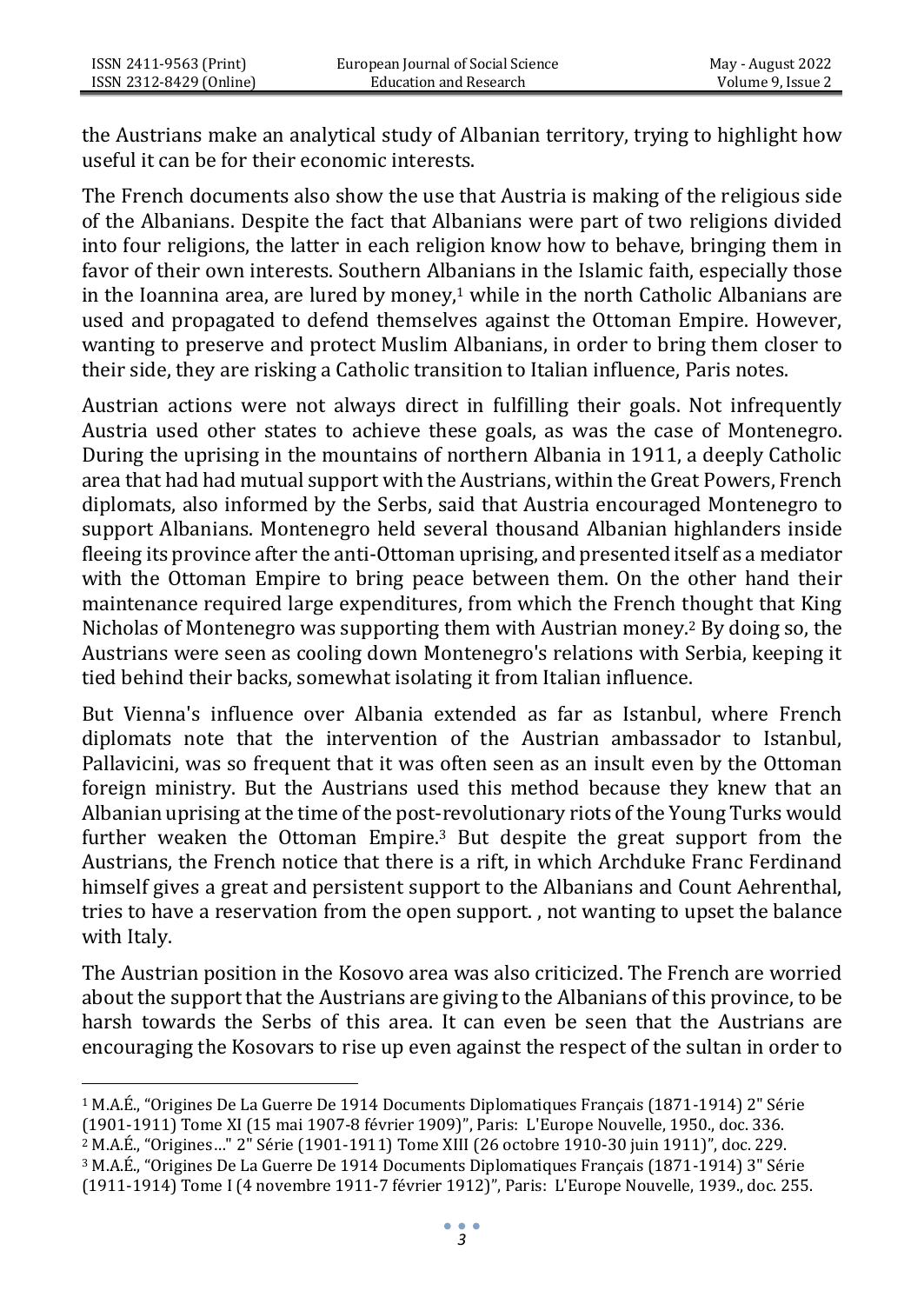bring instability so that he can intervene later. When it came to Serbs and the behavior of Albanians, the French maintained a position with the Russians, who had more direct interests in their defense, and where the Russians were the first informants of Austrian actions against the Serbs, through the Albanians. The support of the Albanian attack on the Serbs was also noticed in the territory of Bitola. The French even note that for their own purposes Austria in Kosovo, given that there is a dominance of the Islamic faith among Albanians, supports this group more even in the face of Albanian Catholics, even when the latter are wronged by the Ottomans, or Albanians of the Islamic faith.<sup>1</sup> The French also justify the Serbian concern that very soon Vienna to cross to Thessaloniki will not pass from Mitrovica but from Belgrade, where the Serbs can not resist for more than a month.

Meanwhile, regarding Ottoman policy in Kosovo, Vienna is trying to intervene. The Austrians feared that the unrest in Kosovo could lead to an uprising against the Ottomans as early as 1903, so in that case Vienna would have to intervene.<sup>2</sup> At the same time in the Mürzsteg Agreement between Austria and Russia, to undertake some liberalizing reforms in the Ottoman Empire on October 2, 1903, the Austrians said that the Kosovo Albanians did not welcome this, although the Austrians themselves did not want the Kosovo area to be affected. fort from reforms.<sup>3</sup> In fact, the Albanians had not accepted these reforms because they demanded that Christians not be included in the Ottoman army, even protesting in Mitrovica led by Isa Boletinini. While 7 years later in the general uprising that took place in Kosovo, Austrian support for the Albanians was seen by the French as very low. French diplomats note that since the takeover of Bosnia by the Ottomans in 1908, the Austrians have been more cordial with Istanbul. Through this, the French also explained the lack of interest shown by Vienna in the Kosovo uprising in 1910, leaving without support an area that had invested to incite it against the sultan 7 years ago.<sup>4</sup>

Another city that the French see as an expansionist influence in Albanian lands was Skopje. This city, which was included in the accounts of the Macedonian cause, was a good strategic point for the Austrians. It was seen by the French as the end point of the invasions that went from Bosnia to Prizren and stopped in Skopje, as well as an exit point from Skopje to the Shengjin pier on the Adriatic coast. But even here he was exerting influence through the Albanians, through the Austrian schools and the expulsion of the Serb population, and above all by stimulating the Albanian Catholic clergy, which was like an enclave between an Orthodox and Islamic area.<sup>5</sup> Although at

- <sup>2</sup> M.A.É., "Origines De La Guerre De 1914 Documents Diplomatiques Français (1871-1914) 2" Série
- (1901-1911) Tome II[I \(3 janvier-4 octobre 1903\)](https://bibliotheque-numerique.diplomatie.gouv.fr/ark%3A/12148/bpt6k55866826?rk=278971%3B2)", Paris: L'Europe Nouvelle, 1931, doc. 155.
- <sup>3</sup> Rahimi, Shukri. "Lufta e Shqiptarëve për Autonomi 1897 1912", Mitrovicë: Progres, 1980., pg. 118.
- <sup>4</sup> M.A.É., "Origines…" 2" Série (1901-1911) Tome XIII [\(26 octobre 1910-30 juin 1911\)](https://bibliotheque-numerique.diplomatie.gouv.fr/ark%3A/12148/bpt6k64599117?rk=214593%3B2)", doc. 52.
- <sup>5</sup> M.A.É., "Origines De La Guerre De 1914 Documents Diplomatiques Français (1871-1914) 2" Série (1901-1911) Tome I (2 Janvier-31 Decembre 1901)", Paris: L'Europe Nouvelle, 1930., doc. 526.

<sup>1</sup> M.A.É., "Origines De La Guerre De 1914 Documents Diplomatiques Français (1871-1914) 2" Série (1901-1911) Tome II (2 Janvier-31 Decembre 1902)", Paris: L'Europe Nouvelle, 1931., doc. 401.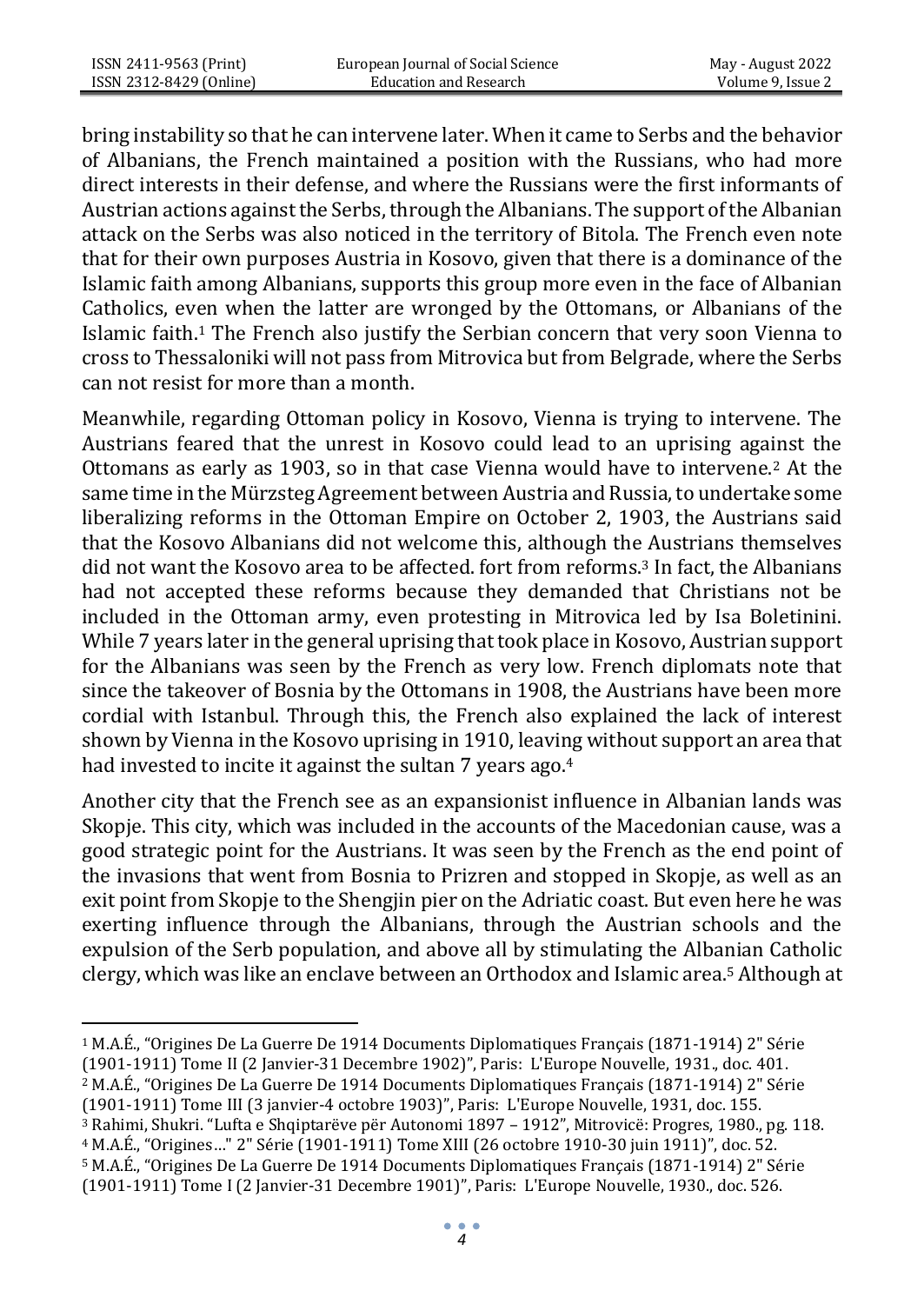first sight aid to Skopje was seen as aid to the Bulgarians, in fact Skopje was becoming more and more an Austrian city.<sup>1</sup> The Austrians even opposed the Ottomans, who had left the areas of Skopje or Bitola, during the elections in the Ottoman Empire of 1904, to be controlled by its silent rival, the Italian state.

The attitudes and interests of the Italian state over the Albanian vilayets are very well expressed in the analysis of French diplomacy. The Italians had similarities to Austrian politics and even often held the same attitude or used the same tactics as the Austrians, but only for their own interests. The Italians are also seen by the French as not wanting any Slavic state, especially Montenegro and Serbia, to approach the Adriatic coast in the Albanian part.<sup>2</sup> Among the Italians there are two groups related to interests in Albania, one is for the growth of economic interests, but maintaining the status quo of Albanians under the Empire, while the other group wants to be more active and wants either Tripoli or Albania to be invaded for the interests of tire. The Italians also wanted at all costs to establish themselves in Albanian territories, not leaving it alone under the influence of a single large European power, as seen in Austria. French diplomats even noted that Albania would take on greater importance for Italy if German influence in the Hellenic state led to a strengthening of relations between the Ottoman Empire and Austria. At such a moment the Italians would sacrifice Tripoli for Albania.<sup>3</sup> Albanian territories and the conflict with the Ottomans began to interest more and more Italians, during the time that Italy went to war with the Ottoman Empire, because it wanted to create instability within the empire. Such a thing was noticed a lot after 1910 by French diplomats. So Rome began to become more active in helping the Albanians with weapons, in the uprising.

Like Austria, Italy in 1901 began to consider investments in Albanian territories, starting with the telegraph to connect the Albanian coast, but also including it in the agenda of the Italian Parliament. Even in front of Istanbul, through her ambassador, she demanded that reforms be taken, as in the Vilayets of Kosovo and Bitola, as well as in the Vilayets of Shkodra and Ioannina, vilayets that had direct interests of Italian diplomacy.<sup>4</sup> Even the French consul from Ioannina in 1904, says that in this area the Italians are paying attention to the Albanians of the Islamic faith, seeing them as more militant to promote them and use them in the side of their own interests. It is seeking political support from Albanians through the creation in the future of an Albanian principality with a prince under Italian influence, and it mentions the Spaniard Alehandro Castrioti, of Albanian origin from the family of Gjergj Kastriot. On the other

<sup>1</sup> M.A.É., "Origines De La Guerre De 1914 Documents Diplomatiques Français (1871-1914) 2" Série

<sup>(1901-1911)</sup> Tome XI[I \(9 février 1909-26 octobre 1910\)](https://bibliotheque-numerique.diplomatie.gouv.fr/ark%3A/12148/bpt6k6442306d?rk=193134%3B0)", Paris: L'Europe Nouvelle, 1954., doc. 601.

<sup>2</sup> M.A.É., "Origines…" 2" Série (1901-1911) Tome I (2 Janvier-31 Decembre 1901)", doc. 4.

<sup>3</sup> M.A.É., "Origines…" 2" Série (1901-1911) Tome X[I \(15 mai 1907-8 février 1909\)](https://bibliotheque-numerique.diplomatie.gouv.fr/ark%3A/12148/bpt6k55869523?rk=171674%3B4)", doc. 63.

<sup>4</sup> M.A.É., "Origines…", 2" Série (1901-1911) Tome II (2 Janvier-31 Decembre 1902)", doc. 522.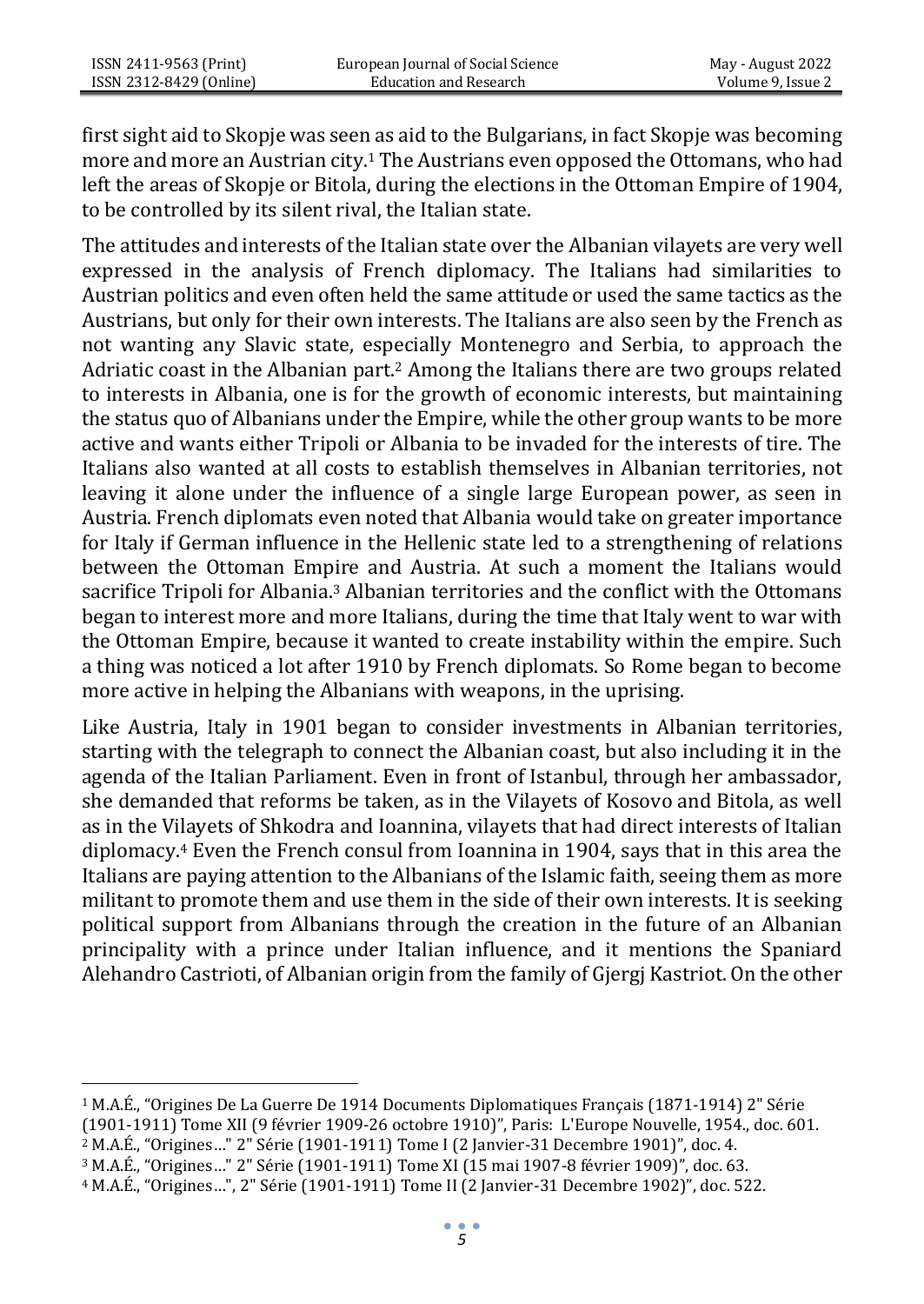hand, Italy is trying to use the influence of the Italian-Albanian colonies in Calabria and Sicily, who are interested in the fate of the Albanians of the Ottoman Empire.<sup>1</sup>

But Italy tried to be fruitful in the field of education, to increase its influence on Albanians. This is done openly and secretly. The French consul in Shkodra (center of the vilayet of Shkodra), Mr. Alric, was secretly asked to open an Albanian school in Mirdita, with Italian subsidies and to use the Albanian language. This secrecy was required, due to the fact that France had influence and opportunities to act in Mirdita, and on the other hand did not want to oppose its ally Austria which was interested in Catholic areas. The insistence was so great that Italy undertook to pay the individual debts of the French consul if it managed to issue such a permit.<sup>2</sup> Another area where Italian influence was coming through education was Vlora and Ioannina, where Italian vocational and art schools were opened in these cities, where they were maintained by the Italian state budget and had a high attendance, which was growing from year to year. for the arasim investments in the albanian vilayets, the French noticed.

Germany, the main country that kept the Tripartite Alliance alive, is seen by French documents as having a weak and indirect interest in Albanians. Even the French ambassador to Germany, Mr. Bohourd, says that in a meeting in Berlin, the German ambassador in Istanbul called the Albanians wild.<sup>3</sup> which showed that they did not even have sympathy for the Albanians. The Germans were even afraid of the Albanians with their attitudes towards the Empire because the Albanian uprisings could require new talks between Tripala's allies. However, in 1911 the Germans also acknowledged that the Albanians were a factor in the international aspect, as long as the events in Albania influenced the Moroccan issue, where Berlin was involved with interests.

They had the most interest in helping the Austrians in the Albanian areas. Germany had given its support that after the Congress of Berlin in 1878, it should extend to the southeast, towards Bosnia and the lands further south. Reforms in the Ottoman territories seemed absurd to Germany, but it tried to support Austria in its interests within this empire.<sup>4</sup> Berlin even wanted to agree with Italy to give it Sarajevo, only for the latter to give up its interests in Albania.<sup>5</sup>

But the Germans seek to maintain at all costs balances in the interests between its allies Austria and Italy in Albanian territories. It never seeks to establish a hegemony of Austrian politics in Albania, putting the Italians out of the game.<sup>6</sup> Berlin often made its statements public in the German press in order to resolve the situation and to send

<sup>1</sup> M.A.É., "Origines De La Guerre De 1914 Documents Diplomatiques Français (1871-1914) 2" Série

<sup>(1901-1911)</sup> Tome [V \(9 avril-31 décembre 1904\)](https://bibliotheque-numerique.diplomatie.gouv.fr/ark%3A/12148/bpt6k6462682c?rk=321890%3B0)", Paris: L'Europe Nouvelle, 1934., doc. 21.

<sup>2</sup> M.A.É., "Origines…" 2" Série (1901-1911) Tome I (2 Janvier-31 Decembre 1901)", doc. 505.

<sup>3</sup> M.A.É., "Origines…" 2" Série (1901-1911) Tome II[I \(3 janvier-4 octobre 1903\)](https://bibliotheque-numerique.diplomatie.gouv.fr/ark%3A/12148/bpt6k55866826?rk=278971%3B2)", doc. 365.

<sup>4</sup> Pllana, Emin. "Kosova dhe Reformat në Turqi, 1839 – 1912", Prishtinë: Rilindja, 1978., pg. 169-170.

<sup>5</sup> M.A.É., "Origines…" 2" Série (1901-1911) Tome X[I \(15 mai 1907-8 février 1909\)](https://bibliotheque-numerique.diplomatie.gouv.fr/ark%3A/12148/bpt6k55869523?rk=171674%3B4)", doc. 448.

<sup>6</sup> M.A.É., "Origines…" 2" Série (1901-1911) Tome II (2 Janvier-31 Decembre 1902)", doc. 236.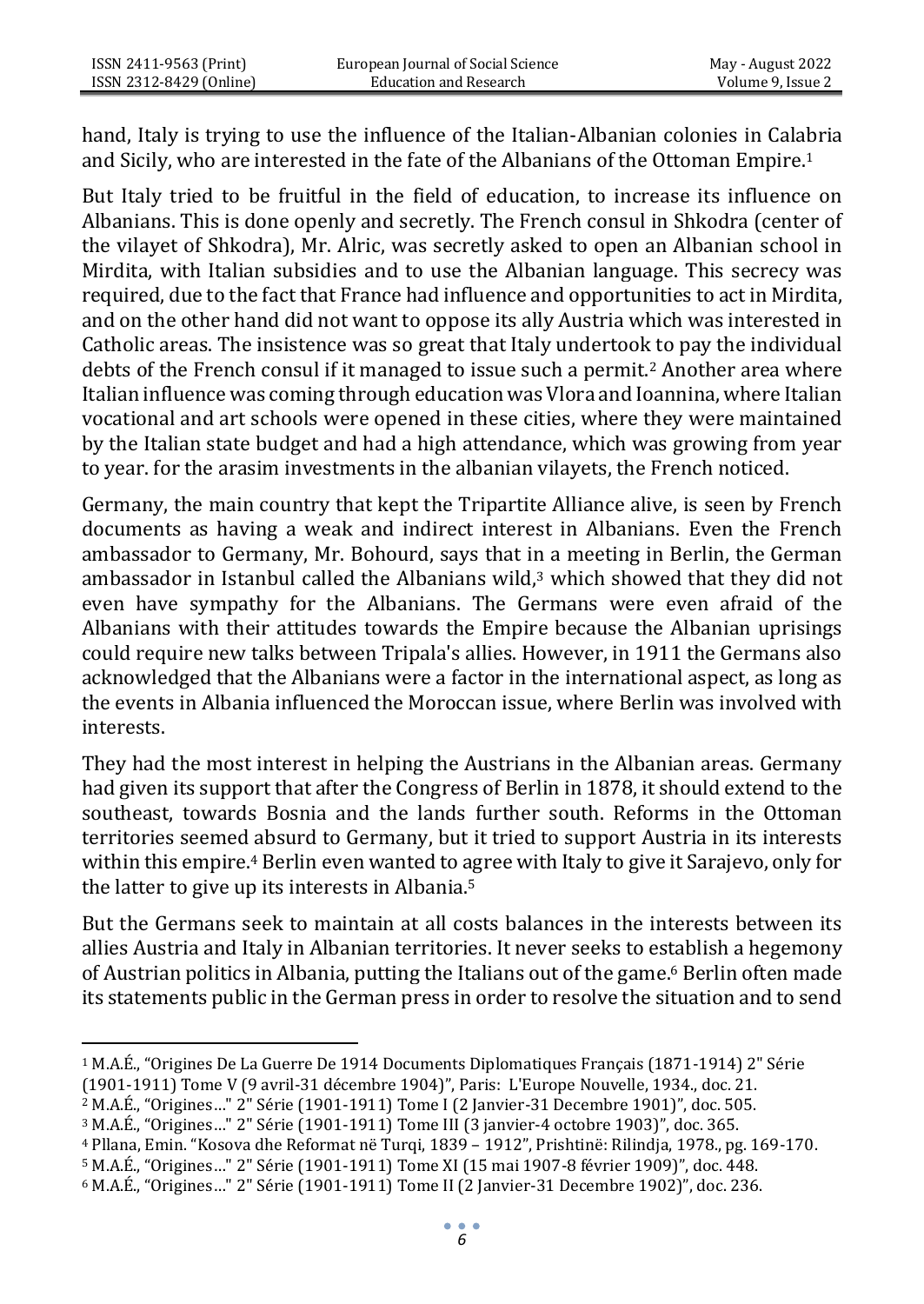messages to the two allies, stating that despite the interests of the two allies, the alliance between them was strong. The Germans also tried to soften the rivalry between the allies by restraining to some extent the Austrians when they became more diligent in their interests in Albania.

French diplomacy carefully observes that the relations between Italy and Austria are not so synchronized between them in the Albanian territories, even though they belong to the same camp. The Italians try to act as an antithesis of Austrian actions in the country. Rome since 1901 demanded that the telegraphic communication it had with Montenegro be extended to Shkodra, although this will not be well received by its ally. Paris even thinks that the deceptive Austrian policy was making Italy lose a lot in the Albanian territory, because Austria was acting through propaganda and the use of the Catholic clergy.<sup>1</sup> Italy did not receive support from the Catholic clergy because it supported Austria, but from Albanian intellectuals who had begun to lose faith in the Austrians.<sup>2</sup> At the same time another area of rivalry was Epirus, where the Austrians sought to take precedence even in education in this area, wanting to have control of the Otranto canal, the strategic point that both allies expressed rivalry actions in this area for this reason.<sup>3</sup> The Austrians, even if they did not express it in diplomatic actions, often attacked Italy in their press for their behavior in Albania. Thus expressing a dissatisfaction with their presence in these vilayets.

The Italians themselves, in order to avoid the open conflict, had expressed their neutrality in Albania in 1901, trying not to create incidents between the allies. The French diplomats even openly expressed to the Italian ambassadors that Austria is an enemy in your interests, both in the Julian Alps and in the Albanian territory. In the event of a conflict in the East, Austria would rely on Germany and would not support the Italians.<sup>4</sup> But this conflict, which fluctuated between silence and behind-thescenes work, often worried the German Foreign Ministry, which for a decade tried to call on both sides to bring them closer to their interests in the Albanian area. During the period 1909 - 1911, when the Albanians began to get involved in strong opposition and uprisings against the Ottoman Empire, French diplomacy saw that these two countries accuse each other of inciting Albanians without their knowledge.

Very interesting is the point of view of French diplomacy, after recognizing the facts of the silent conflict between Austria and Italy. For the French diplomats in Vienna, the relationship between the two countries varies between hatred and distrust, to any event or exceeding of competencies in Albania, it seems to them a casius belli to start a conflict between them.<sup>5</sup> French diplomats even predict that Italy would be puzzled if Austria crossed from Novi Pazar to take all of Albania and leave for Vlora (a city that

<sup>4</sup> M.A.É., "Origines…" 2" Série (1901-1911) Tome II[I \(3 janvier-4 octobre 1903\)](https://bibliotheque-numerique.diplomatie.gouv.fr/ark%3A/12148/bpt6k55866826?rk=278971%3B2)", doc. 129.

<sup>1</sup> M.A.É., "Origines…" 2" Série (1901-1911) Tome I (2 Janvier-31 Decembre 1901)", doc. 12.

<sup>2</sup> Buxhovi, Jusuf. "Kosova Vëll. II Perandoria Osmane", Prishtine: Faik Konica, 2012., pg. 372.

<sup>3</sup> M.A.É., "Origines…" 2" Série (1901-1911) Tome [V \(9 avril-31 décembre 1904\)](https://bibliotheque-numerique.diplomatie.gouv.fr/ark%3A/12148/bpt6k6462682c?rk=321890%3B0)", doc. 21.

<sup>5</sup> M.A.É., "Origines…" 3" Série (1911-1914) Tome [I \(4 novembre 1911-7 février 1912\)](https://bibliotheque-numerique.diplomatie.gouv.fr/ark%3A/12148/bpt6k64626898?rk=278971%3B2)", doc. 161.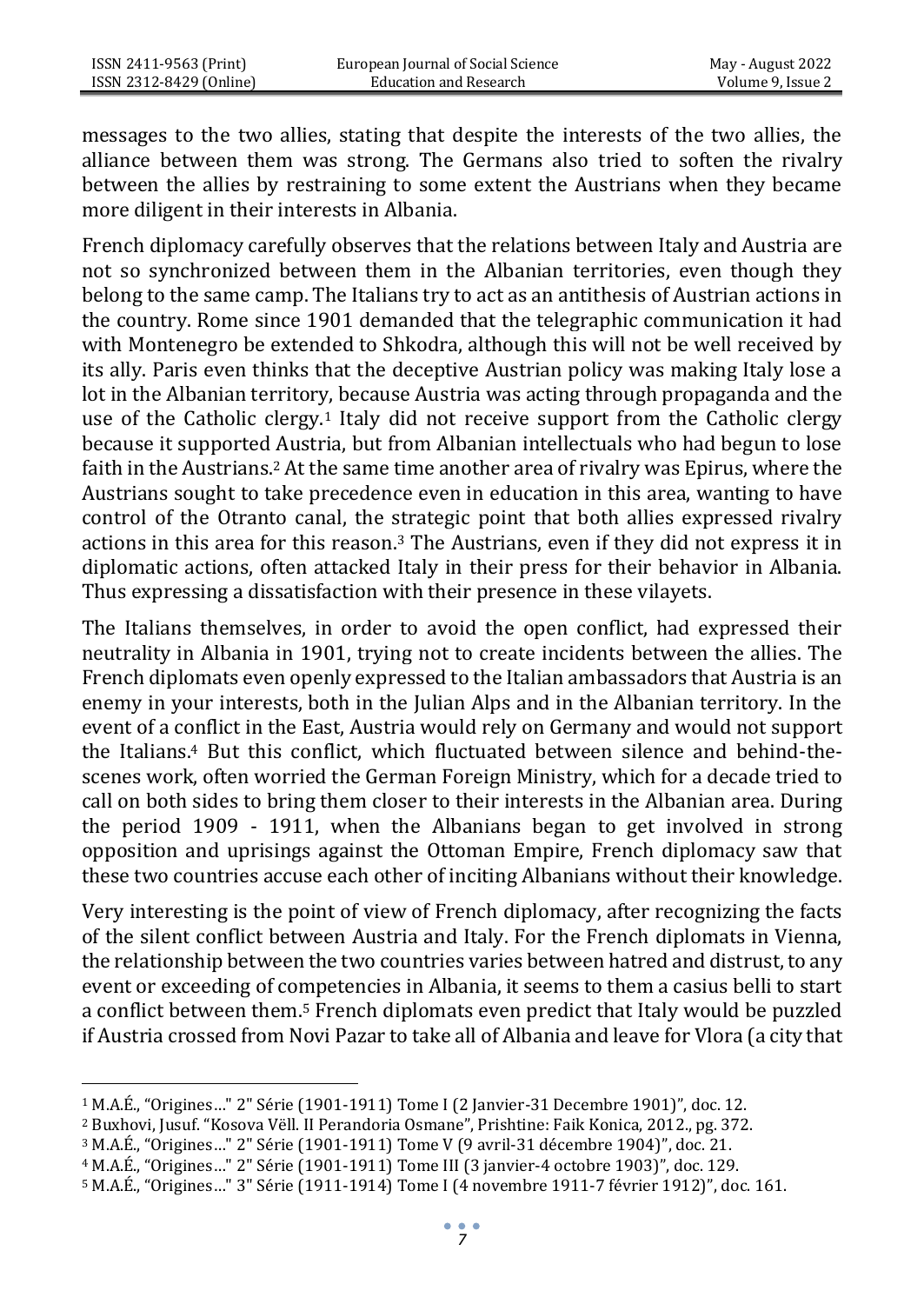had a direct connection to the closure of the Otranto Canal). The French ambassador in Paris, Barrere, had spoken directly to the Italian foreign ministry, saying that the Austrians flatter you, and act for themselves. Such behavior and statements by the French are undoubtedly a diplomatic way of enticing, to make the Italians side with the French, but many of these predictions will come true, only a few years later.

The French make an accurate description of the German role and actions to orient its allies to avoid conflict. They say that Germany wants both Austria and Italy to maintain the status quo in Albania, because an autonomous Albania would increase rivalry between them. Really the only moment when the rivalry between the two calmed down, happened when both these countries agreed to maintain the status quo of Albania under the Ottoman Empire. The main goal, which Italy wanted to maintain the status quo, was only not to gain more in an Albanian autonomy Austria. She even vehemently opposed this as early as 1901, stating that never a state, which is composed of citizens of Islamic and Christian faith, can ever be able to govern itself.<sup>1</sup> Justification through religious danger, made the behavior of Vienna insecure, since it within the empire in the Albanian vilayets was responsible for the protection of Catholic Christians.

However, both of these countries were aware of each other's strength and the damage they would suffer, so for almost the entire decade they maintained peace only by maintaining the status quo over the Albanian vilayets. Despite the fact that Albanian pro-Italian groups in Italy tried to encourage the Albanian people to demand autonomy, the Italian state tried to curb these initiatives.<sup>2</sup> Even the tendencies for an open autonomy, the French see expressed between the two allies only in 1906, when it is hypothesized that if there will be dissolution of the Ottoman Empire, then there will be an autonomous Albania.<sup>3</sup> The non-realization of this maneuver for the whole decade under consideration, French diplomats see as connected with the financial difficulties that Vienna has. Not being able to invest in such a moment, she fears that it will be exploited by Italy and its interests will be ruined.<sup>4</sup>

Austria did not remain fully loyal and cooperative to Italy when it came to the policies to be pursued on the Balkan Peninsula. She knew that one of the main states with high interests and quite active on the peninsula was especially Russia. The closest political reconciliation between the two countries would be after the Mürzsteg Agreement on reforms in the vilayets where the majority of the population was Albanian. Cooperation even goes so far as to ask Istanbul to bring Ottoman armies over Albanian areas to allow the implementation of these reforms. But more than a co-operation was a Russian tactic, according to the French pursuing Vienna. Paris was amazed at how

<sup>1</sup> M.A.É., "Origines…" 2" Série (1901-1911) Tome I (2 Janvier-31 Decembre 1901)", doc. 365.

<sup>2</sup> M.A.É., "Origines…" 2" Série (1901-1911) Tome II (2 Janvier-31 Decembre 1902)", doc. 201.

<sup>3</sup> M.A.É., "Origines De La Guerre De 1914 Documents Diplomatiques Français (1871-1914) 2" Série

<sup>(1901-1911)</sup> Tome [X \(10 avril 1906-16 mai 1907\)](https://bibliotheque-numerique.diplomatie.gouv.fr/ark%3A/12148/bpt6k6459921m?rk=150215%3B2)", Paris: L'Europe Nouvelle, 1948., doc. 372.

<sup>4</sup> M.A.É., "Origines…" 3" Série (1911-1914) Tome [I \(4 novembre 1911-7 février 1912\)](https://bibliotheque-numerique.diplomatie.gouv.fr/ark%3A/12148/bpt6k64626898?rk=278971%3B2)", doc. 161.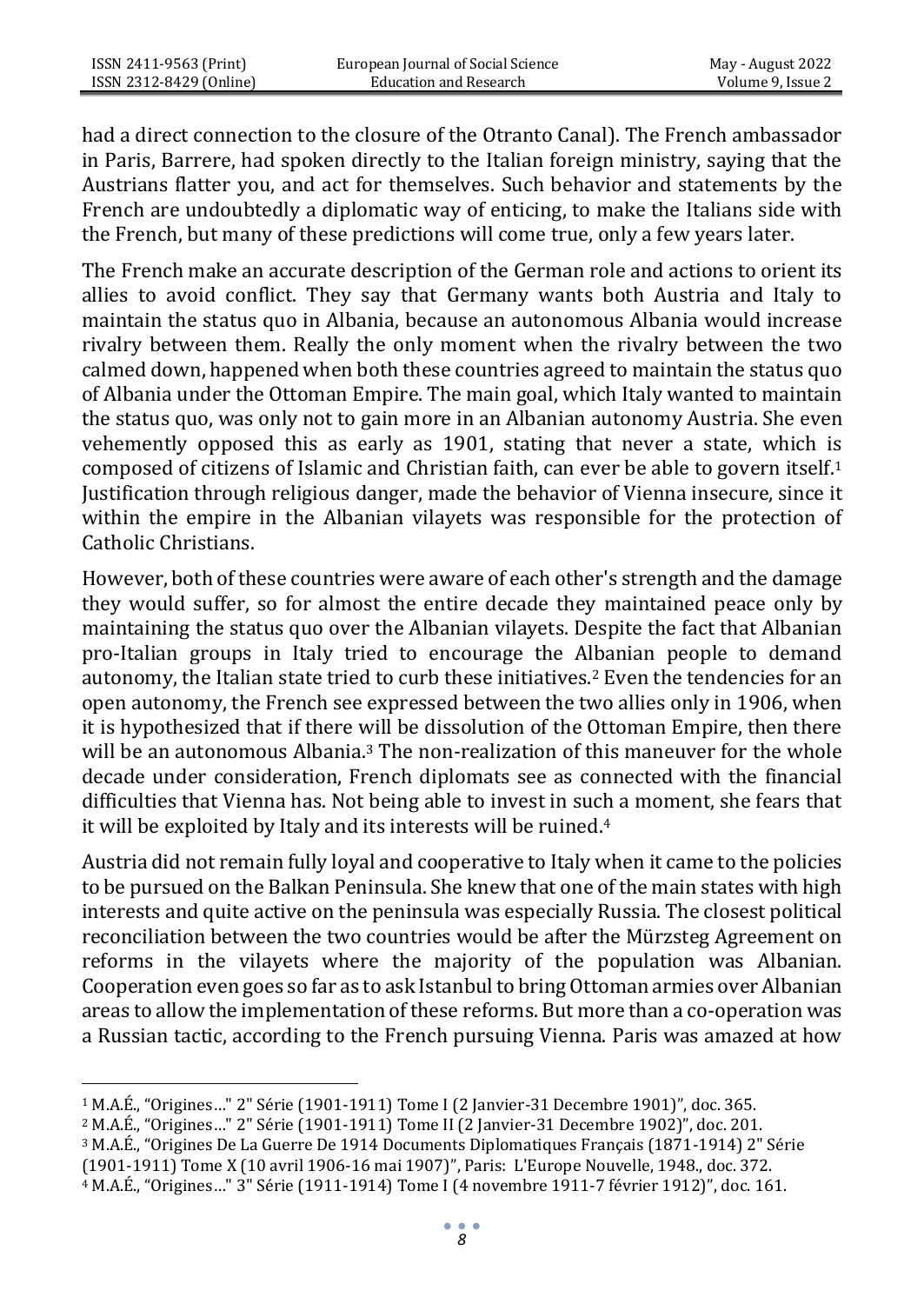Russia allowed it to penetrate so deeply into the Epirus area, Austria with its influence. But Austria used two favors, the first being the confidence it had received from the Russians after the Mürzsteg agreement, that just as Moscow and Vienna were simultaneously seeking reforms in the Balkans, so they were willing to cooperate. And the second element was the Austrian opportunism which took advantage of the moment when Russia was engaged in fighting in the Far East, $1$  not having many opportunities to directly influence or oppose the Albanian territories. But the Austro-Russian influence and relations for the Albanian territories had also worried Istanbul. The sultan himself had demanded new reforms in these territories during 1905, from British financiers, in order to remove this action from the hands of these two allies.<sup>2</sup> However, both Moscow and Vienna never stopped communicating together and drafting reforms for the Albanian vilayets and presenting them to Istanbul, projects which remained unanswered and without approval. But Albanians also began to feel disappointed by Vienna, especially after the takeover of Bosnia in 1908 by Austria, where it was said that Russia itself had allowed it, in exchange for the silent surrender of any Albanian part to the Balkan states that supported Russian interests.<sup>3</sup> The Russian attitude starting from 1901 and going towards the end of the decade of Ottoman occupation, intensifies more and more in the Albanian problems. In early 1901 and during the early years Russia was more preoccupied with Orthodox religious problems amid its dominance through bishops that it would establish in Serb-influenced Orthodox centers such as Mitrovica, even though it was an Albanianmajority city. Mitrovica is counted in the territories where Russia wanted to exert influence over the Serbs through the establishment of the metropolis, although the Serbs themselves oppose this. The situation continued in Bitola or Skopje, where in order to maintain its dominance in Skopje, Russia sought to establish a Serbian metropolis, removing the Bulgarian one, whom it did not trust as its own.

But the full influence and interest of the Russians in the documents of French diplomacy is more noticeable during 1909 and onwards. As early as 1909, the Russians drafted a plan which received the approval of the High Gate, to dry up the fields around Lake Shkodra, where it was attempted to gain a large area of agricultural land from both the Albanian and Montenegrin sides.<sup>4</sup> From the way the events unfolded in the next three years in the conflict situation that was created by Montenegro and until the occupation of the city of Shkodra by the Montenegrins during the First Balkan War in November 1912, it can be seen that this plan was well thought out. The Russians through this sought to inject their influence and an investment into an area of one of its allies such as Montenegro.

<sup>1</sup> M.A.É., "Origines…" 2" Série (1901-1911) Tome [V \(9 avril-31 décembre 1904\)](https://bibliotheque-numerique.diplomatie.gouv.fr/ark%3A/12148/bpt6k6462682c?rk=321890%3B0)", doc. 207.

<sup>2</sup> M.A.É., "Origines De La Guerre De 1914 Documents Diplomatiques Français (1871-1914) 2" Série (1901-1911) Tome V[I \(2 janvier-6 juin 1905\)](https://bibliotheque-numerique.diplomatie.gouv.fr/ark%3A/12148/bpt6k65674545?rk=343349%3B2)", Paris: L'Europe Nouvelle, 1935., doc. 100.

<sup>3</sup> Buxhovi, Jusuf. "Kosova Vëll. II...", pg. 371-372.

<sup>4</sup> M.A.É., "Origines…" 2" Série (1901-1911) Tome XII [\(9 février 1909-26 octobre 1910\)](https://bibliotheque-numerique.diplomatie.gouv.fr/ark%3A/12148/bpt6k6442306d?rk=193134%3B0)", doc. 264.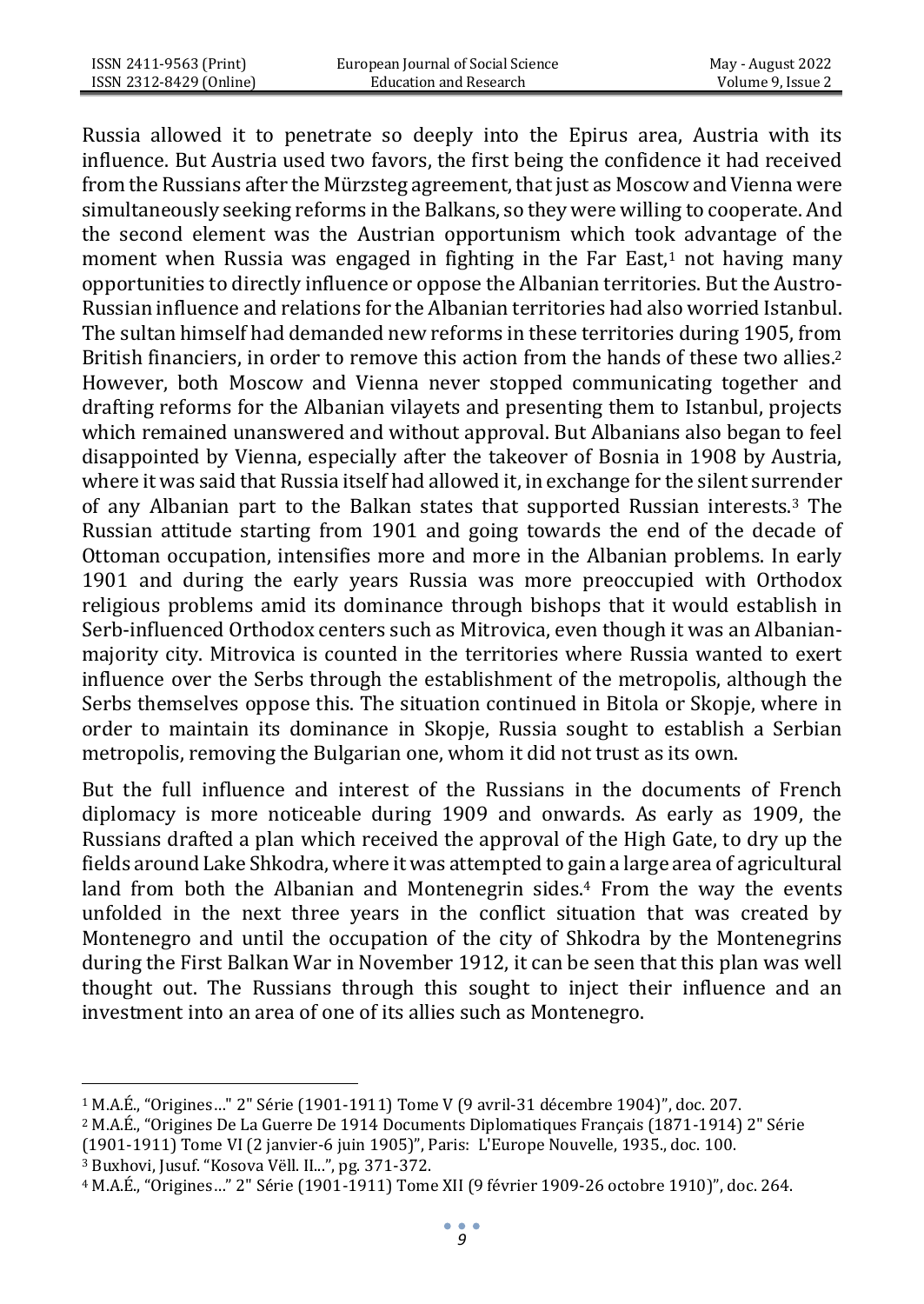However, the French see them as reserved in the direct involvement of the Russians in the Highlanders' uprising of 1911, seeing the Albanian conflict with Istanbul as an internal affair of the Ottoman Empire. When in fact the Russians saw that it was not a relationship except between the two sides, she knew that the Montenegrins were advised by the Austrians to support the Albanians. The French understood that Russia also wanted to get involved in this situation, but there are fears of direct involvement from the Austrians, who were also taking Montenegro's safe ally on their side. But the Russians are already realizing that Albanians are becoming an international factor not only in the Balkans but also in Europe through their insurgent war. Russian diplomats told their French counterparts that if the conflict between the Ottomans and the Albanians was not resolved by March 1912, the event would involve the Balkans and Europe.<sup>1</sup>

Through French diplomacy we also understand the relations beyond the European blocs between the states when the common interests approached. This time we can analyze very well the agreements between Italy and Russia when it came to Albania's problems. Throughout the decade, Italy tried to compromise Russia in its interests in the Balkans, when it was impossible for it to openly oppose Austrian interests in Albania. To the French, the Italian diplomats themselves had stated that they would rather see Russia on the Adriatic coast than Austria in Albania.<sup>2</sup> This is also related to the strategic territory that Vienna required in the Albanian area, having also the area of the Otranto Canal, where the sea neck of Italy was. But the French themselves welcomed Italy's rapprochement with Russia, and through it with the Entente camp. They stated that if Italy severed relations with Austria due to Albanian interests, it could form a New Alliance in the Balkans with Russia, or even Serbia, where it could unite the issue of Bosnia or the Albanians who were under Austrian influence.

Whereas in 1909, at a time when any kind of interest or connection between the parties in interests began to intensify, between Russia and Italy in the conversation between the foreign ministers of the two countries Izvolsky and Tittoni it was accepted that no clause of the Triple Alliance, prevented the establishment of an agreement between the two countries to maintain the status quo in Albania. The rapprochement between Italian and Russian interests occurred when both sides sought to exclude from the reforms in Macedonia the vilayet of Shkodra and Ioannina, where were the interests of Italy but also that of Kosovo and Bitola, where there were interests of Serbia, and for which Italy was gave support.<sup>3</sup> Through French diplomacy we also understand the interests of the Russians that are hidden behind the Italians. Russian Minister Izvolsky himself stated to the French ambassador in Saint Petersburg, Louis, that in case the status quo is not maintained, we are to make territorial changes to help the Balkan states, while the Italians want the border

<sup>1</sup> M.A.É., "Origines…" 3" Série (1911-1914) Tome [I \(4 novembre 1911-7 février 1912\)](https://bibliotheque-numerique.diplomatie.gouv.fr/ark%3A/12148/bpt6k64626898?rk=278971%3B2)", doc. 393.

<sup>2</sup> M.A.É., "Origines…" 3" Série (1911-1914) Tome [I \(4 novembre 1911-7 février 1912\)](https://bibliotheque-numerique.diplomatie.gouv.fr/ark%3A/12148/bpt6k64626898?rk=278971%3B2)", doc. 294.

<sup>3</sup> Buxhovi, Jusuf. "Kosova Vëll. II...", pg. 441.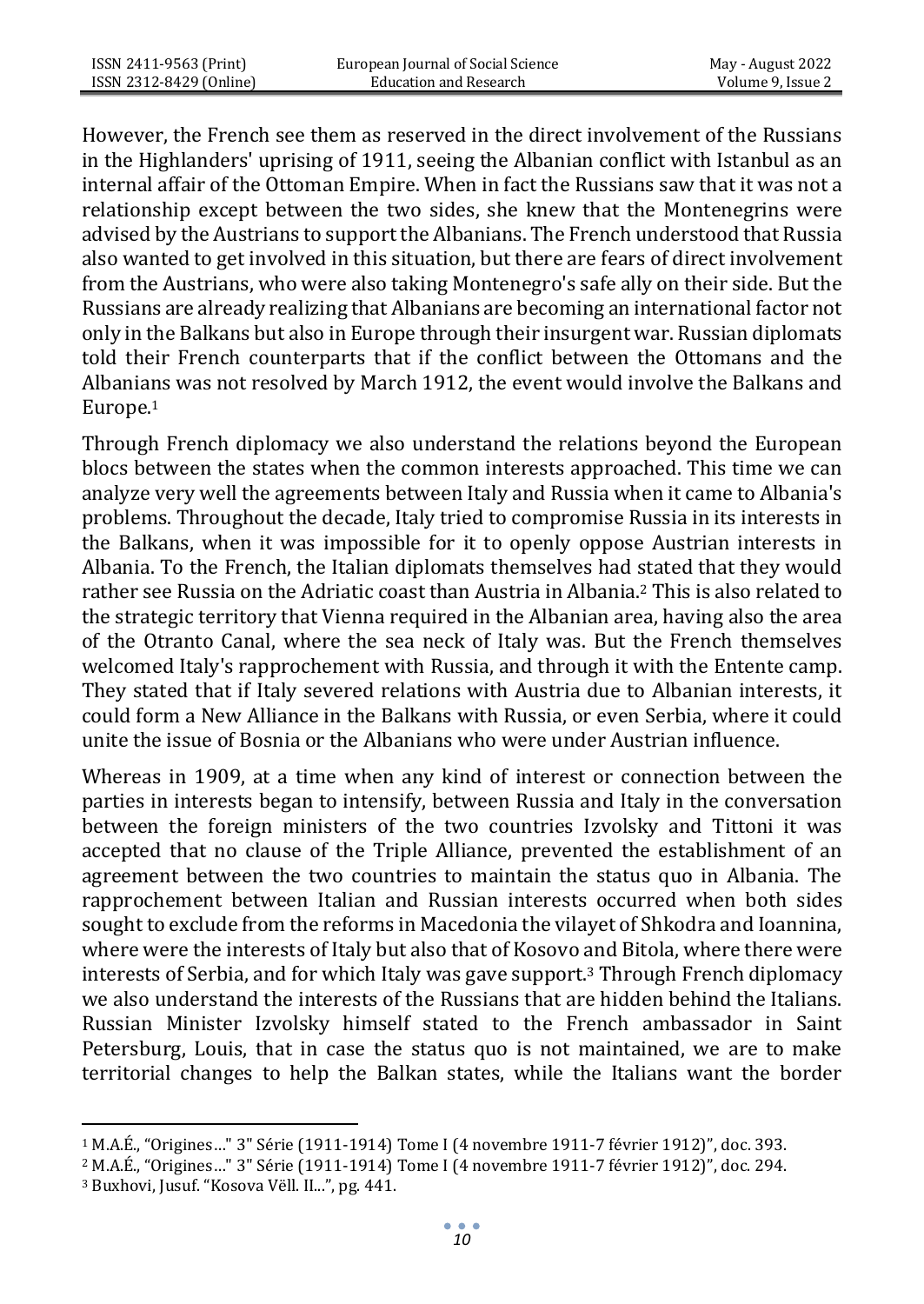between the nationalities to be preserved. This Italian policy, although it seems somewhat outdated, for the Russians it is in the interest of keeping Italian politics close, it is enough to exclude Austria.<sup>1</sup> This suggests that the Russians were using the Italians only to divide the Central Bloc, and that Italian interests in guarding ethnic Albanian borders were of no value to Russia.

But the French ambassador in Rome also welcomes the rapprochement between Italy and France. The French even predicted that a rapprochement of a nationalist line that could bring Germany and Austria closer together could well bring Rome closer to Paris. This could happen without fear on the part of the Italians, knowing that the French had no direct interests in Albanian territory, especially when Austria turned Italy into a second-hand power in the Adriatic.<sup>2</sup> The French themselves thought that Russia's rapprochement with Italy to split the Vienna-Rome relationship would disappoint the diplomats in St. Petersburg, but on the other hand sought to get closer to the Italian plans in Albania. These plans, although not at all close to French interests, were approved by Paris in the hope that they could influence new groupings of continental powers in Europe,  $3$  which meant influencing the cooling of the axis between Rome and Vienna. France always saw Italian politics in the hope of bringing it closer, and it was even against the support that the Russians began to give to the Austrians in the area of Manastir during the 1904 parliamentary elections in the Ottoman Empire. This is also due to the fact that they began to see the first rapprochement between the two powers with direct interests in the Balkans.

French diplomacy also feels dissatisfied with Austrian policy in the context of the religious protection it provided to Albanian Catholics in the context of the cult protectorate. The French are worried that if a French priest in the Albanian area were to stand trial, should she wait for this French Catholic priest to be defended by Austria, this action seems quite insulting to remain in the hope of Austria. Also the French ambassador in Istanbul, indirectly accuses his foreign minister of never intervening to be more active in regaining the protection of Catholics who had had it centuries ago than the Austrians within the Ottoman territories. Another criticism was given to the Austrians in Albania for the fact that Vienna gave the Albanian Catholics only religious protection, but never gave them a general or political protection, as the French had given them throughout the time they were defending the province of Mirdita.<sup>4</sup> On the other hand, they see early on that Albania for Austrian interests will become a Tunisia of the Balkans,<sup>5</sup> giving the same values that Tunisia has for French interests on the North African coast, and as a result the French saw the support of Balkan interests as

<sup>1</sup> M.A.É., "Origines…" 2" Série (1901-1911) Tome XII [\(9 février 1909-26 octobre 1910\)](https://bibliotheque-numerique.diplomatie.gouv.fr/ark%3A/12148/bpt6k6442306d?rk=193134%3B0)", doc. 340.

<sup>2</sup> M.A.É., "Origines…" 2" Série (1901-1911) Tome [V \(9 avril-31 décembre 1904\)](https://bibliotheque-numerique.diplomatie.gouv.fr/ark%3A/12148/bpt6k6462682c?rk=321890%3B0)", doc. 212.

<sup>3</sup> M.A.É., "Origines…" 2" Série (1901-1911) Tome II[I \(3 janvier-4 octobre 1903\)](https://bibliotheque-numerique.diplomatie.gouv.fr/ark%3A/12148/bpt6k55866826?rk=278971%3B2)", doc. 278.

<sup>4</sup> M.A.É., "Origines…" 2" Série (1901-1911) Tome X[I \(15 mai 1907-8 février 1909\)](https://bibliotheque-numerique.diplomatie.gouv.fr/ark%3A/12148/bpt6k55869523?rk=171674%3B4)", doc. 579.

<sup>5</sup> M.A.É., "Origines…" 2" Série (1901-1911) Tome II[I \(3 janvier-4 octobre 1903\)](https://bibliotheque-numerique.diplomatie.gouv.fr/ark%3A/12148/bpt6k55866826?rk=278971%3B2)", doc. 270.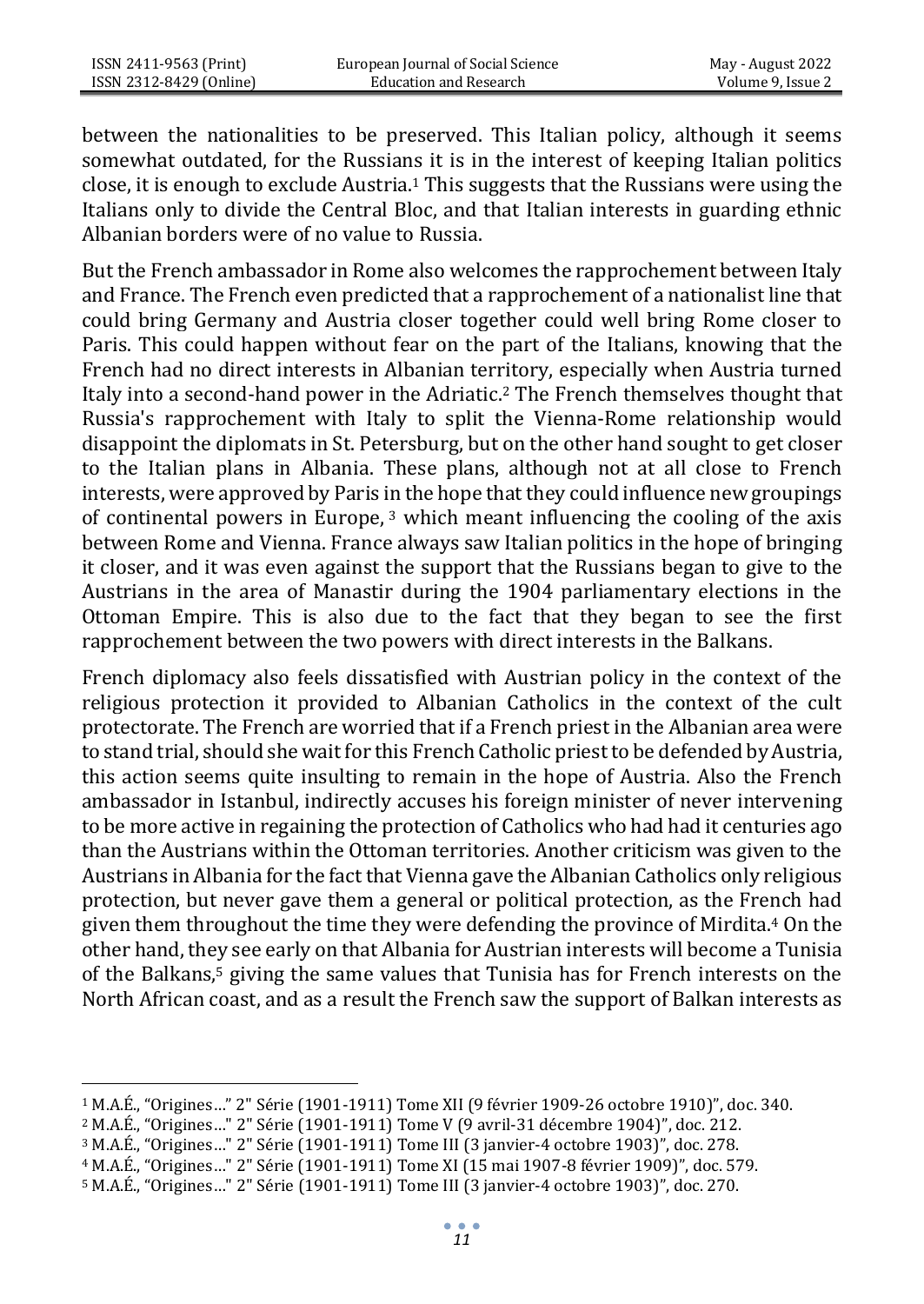positive. Russians to the Austrians, although St. Petersburg for years cooperated with Vienna, yes for Balkan interests.

In French diplomatic documents, there is always an opinion about Albanians that they are very militant. The French openly state that they would feel insecure if French soldiers were stationed in an Albanian constituency to maintain order in 1904. On the other hand, also in talks with German diplomats during 1911, they say that the conflicts started by the Albanians in The Ottoman Empire, could set fire to the East.<sup>1</sup> France also sees the involvement of Great Britain in the problems of the Ottoman Empire in relation to the conflict that exists with the Albanians as a haste. She thinks that should be left first to be resolved between countries that have these problems for decades under consideration, such as Austria and Russia. Whereas the demands of England to the Ottoman Empire for education, weapons and fiscal taxes to be liberalized towards the Albanians are seen as untimely, because some of these have been regulated by the parties themselves. While other requirements that England requires such as the provision of water communication channels, is not seen as an Albanian requirement, it is even thought that Albanians are not interested in navigation channels to be included as a requirement. French diplomats think that after the Albanian demands, the British seek to introduce their interests, even in the Albanian area.<sup>2</sup>

Relations between Albanians and the Ottoman Empire are not infrequently seen as benevolent. The French in diplomatic correspondence between them, complained that the sultan treated the Albanians well. He treated them kindly and did not attack them, even for the reforms that the Ottoman Empire approved in 1901, they say that the sultan himself paid for the monastery of Deçan in Kosovo to the Serbs.<sup>3</sup> When in fact it is not at all so. As early as 1902, the Ottomans brought troops to Kosovo to quell any dissatisfaction among the Albanian population with the reforms that benefited most Serbs there. He even asked the clerics of the Islamic faith to persuade the Albanians of the Islamic faith to stay away from national actions, because they were threatened by Christians.<sup>4</sup> French diplomats personally linked the sultan's reluctance during the first months of 1903 to send troops to suppress the uprising in Kosovo to the sultan's conduct. They linked him for two reasons: first, because he saw them as the most devout subjects of the Islamic faith towards him,<sup>5</sup> and second, he was afraid of causing resentment among a people whose main door guards of his palace were Albanians.<sup>6</sup> This meant that he was afraid of the assassinations against him that the Albanians could do. But the sultan soon overcame his insecurities and, as he told

<sup>1</sup> M.A.É., "Origines De La Guerre De 1914 Documents Diplomatiques Français (1871-1914) 2" Série

<sup>(1901-1911)</sup> Tome XI[V \(1er juillet-4 novembre 1911\)](https://bibliotheque-numerique.diplomatie.gouv.fr/ark%3A/12148/bpt6k64751497?rk=236052%3B4)", Paris: L'Europe Nouvelle, 1955., doc. 353.

<sup>2</sup> M.A.É., "Origines…" 2" Série (1901-1911) Tome XI[V \(1er juillet-4 novembre 1911\)](https://bibliotheque-numerique.diplomatie.gouv.fr/ark%3A/12148/bpt6k64751497?rk=236052%3B4)", doc. 372.

<sup>3</sup> M.A.É., "Origines…" 2" Série (1901-1911) Tome II (2 Janvier-31 Decembre 1902)", doc. 539.

<sup>4</sup> Rahimi, Shukri. "Lufta...", pg. 115.

<sup>5</sup> M.A.É., "Origines…" 2" Série (1901-1911) Tome II[I \(3 janvier-4 octobre 1903\)](https://bibliotheque-numerique.diplomatie.gouv.fr/ark%3A/12148/bpt6k55866826?rk=278971%3B2)", doc. 164.

<sup>6</sup> *Ibid.,* doc. 164.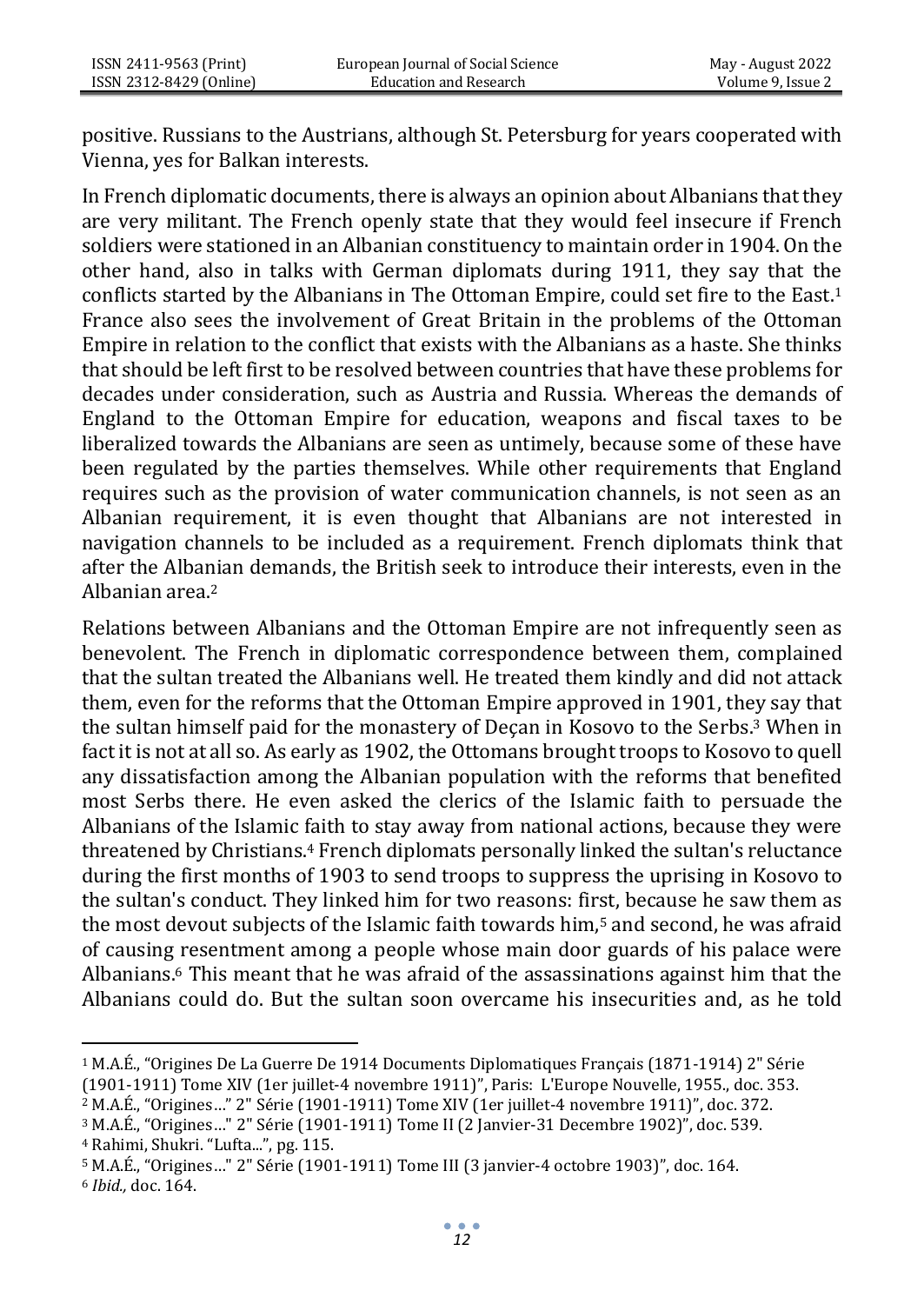French diplomats, when he was sure he could completely defeat the Albanians in the area from Prizren to Gjakova, he sent 27 battalions with 5 artillery batteries, ordering their arrest and deportation to Asia. Small up to 300 people from resistance leaders.<sup>1</sup> But the Kosovo Albanians were against it like the upper strata of the beys because it would deprive them of some of the privileges they had, as well as the new bourgeois or simply commercial strata because in these reforms they saw the raising of taxes on them.<sup>2</sup> While the French diplomats had created a panorama that the Albanians were already avoiding any imperial obligation and that the Albanians obeyed and depended only on the local beys, while in fact writing and books in the Albanian language were not allowed until 1909, and that personalities acting against the Ottoman Empire had to emigrate outside the Ottoman territories because they could be imprisoned.<sup>3</sup> French diplomacy has a very interesting prediction since 1908, regarding the relationship between young Turks and Albanians. Although the delegate of the Macedonian financial commission, Mr. Steeg, describes an enthusiastic atmosphere from Skopje that Albanians show in Skopje after the announcement of the new Ottoman constitution, the forecast for the future is sadder. He thinks that the young Turks deceived the Albanians by using their enthusiasm, for whom the constitution meant autonomy, so in the first moment that the young Turks will seek to make a new and centralized administration in Albanian lands, the latter will be disappointed and start the conflict.<sup>4</sup> Very soon this will be true, when the first clashes will take place between the Albanians and the new Ottoman administration, even though the new Ottomans had relied on coming to power, in the hatred that the Albanians had for Sultan Abdul Hamid II.<sup>5</sup> The interests of the Balkan states are best found in the French diplomatic documentation, not to mention her emotional feelings for the interests of the states that she might sympathize with the Balkan mosaic. Bulgarian interests in Albanian lands are seen in many ways. Bulgaria is involved in all diplomatic relations in the Balkans. It finds itself in the early 1900s, in the religious problems between the domination of Bulgarian-style orthodoxy over the Serbian one, in the Macedonian area. Although the whole game of religious domination took place in Albanianmajority cities such as Bitola and Skopje. A conflict that will only end with the support of the Istanbul Patriarchate, which recognizes Serbian domination, given the Bulgarians a closer look at Austrian influence, as it had interests in turning the two cities on its side. As for the interests in the Macedonian issue, Bulgaria is doubled between the two countries that have the most influence on Albanian lands, between the support of both Italian and Austrian policies.

<sup>1</sup> M.A.É., "Origines…" 2" Série (1901-1911) Tome II[I \(3 janvier-4 octobre 1903\)](https://bibliotheque-numerique.diplomatie.gouv.fr/ark%3A/12148/bpt6k55866826?rk=278971%3B2)", doc. 195.

<sup>2</sup> Pllana, Emin. "Kosova...", pg. 174.

<sup>&</sup>lt;sup>3</sup> Swire, Joseph. "Shqipëria Ngritja e një mbretërie", Tiranë: Dituria, 2005., pg. 78.

<sup>4</sup> M.A.É., "Origines…" 2" Série (1901-1911) Tome X[I \(15 mai 1907-8 février 1909\)](https://bibliotheque-numerique.diplomatie.gouv.fr/ark%3A/12148/bpt6k55869523?rk=171674%3B4)", doc. 419.

<sup>5</sup> Shaw, Stanford. "History Of The Ottoman Empire And Modern Turkey, Vol. II: Reform, Revolution, and Republic: The Rise of Modern Turkey, 1808-1975", Cambridge: Cambridge University Press, 1976., pg. 265.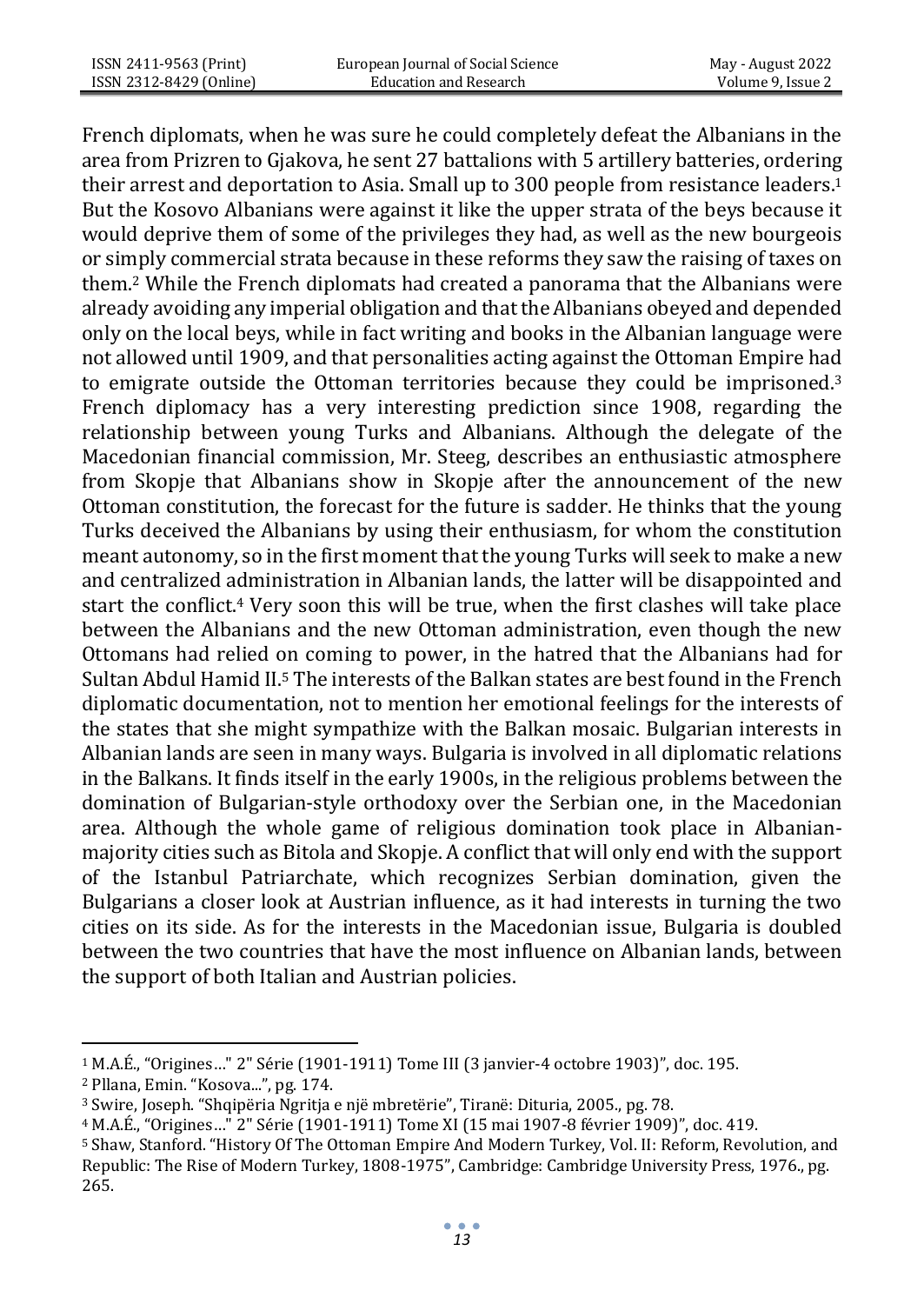During the years 1904 - 1905, Sofia, due to the increase of Austrian domination, especially after the reforms in the Albanian vilayets, tried to cross over to Italy, asking it to remove the Austrians from the domination in the Albanian lands, and not to be interested only in the areas. southern Albanians leaving the Austrians free in the areas of Kosovo and Bitola.<sup>1</sup> Bulgaria has been reflecting this concern in its European and European press all this time. Meanwhile, during the beginning of the Albanian uprisings in 1910 - 1911, seeing that the Austrian influence was growing not only within the Albanians, but especially in decision-making moments in the Ottoman Empire, Sofia's policy pays attention to Vienna diplomacy. The Bulgarians, informed by the Macedonians about the insurgent behavior of the Albanians at the end of 1911, about an uprising in the spring of 1912 (which was talked about and expected to start by the Albanians, all over the Balkans), inform the Austrians that they support it. any Albanian nationalist movement, but demand that the area from Pirot in Serbia to Strumica be annexed to Bulgaria as assigned to it in the Treaty of St. Stephen (1878).<sup>2</sup> The diplomatic behavior of the Bulgarian King Fredinand I, on the one hand, demanded that the Austrians see Bulgaria as an ally on the side of the Albanians, and on the other hand, in the moments of the division of the Ottoman Balkan map, to take a coveted part long ago.

While French diplomats see Romania as very calm and even cold, regarding the Albanian situation throughout the decade under consideration. Bucharest was not afraid of Albanians in the first years of the twentieth century, but a revolution in Istanbul, which could overthrow the entire Balkans. Their only interest in the Albanian areas was that in any form of administration that could be established on Albanian lands, the Kutzo-Vlach community, which was of origin and with ethnic and spiritual ties to the Romanians, be treated well. While at the end of the decade, their only concern was the support that Italy was giving to Montenegro, which was interfering in the affairs of Albania, that if added would upset the balance, leaving room for more intensive intervention by the Austrians.<sup>3</sup> The most accurate picture that can be made by French diplomacy for a Balkan state, which has its own interests in Albanian lands, is undoubtedly the Serbian state. This is due to the fact that France provided support to Serbia, and at the same time the direct relations and diplomatic relations between the two countries are very intensified. Serbia itself, after Russia, saw France as the power that gave it support, reporting in every detail on the Albanian area. Serbs occasionally complain to the French about how Austria uses both Bulgarians and Albanians to clear Serb areas. The incitement of these two peoples to create conflicts with the Serbs occurred because Vienna wanted to play the first conciliatory role between the parties, to use them in favor of the policy of influence, $4$ and this meant that the Serbs had to be guarded as by the Albanians. as well as by the

<sup>1</sup> M.A.É., "Origines…" 2" Série (1901-1911) Tome V[I \(2 janvier-6 juin 1905\)](https://bibliotheque-numerique.diplomatie.gouv.fr/ark%3A/12148/bpt6k65674545?rk=343349%3B2)", doc. 468.

<sup>2</sup> M.A.É., "Origines…" 3" Série (1911-1914) Tome [I \(4 novembre 1911-7 février 1912\)](https://bibliotheque-numerique.diplomatie.gouv.fr/ark%3A/12148/bpt6k64626898?rk=278971%3B2)", doc. 181.

<sup>3</sup> M.A.É., "Origines…" 3" Série (1911-1914) Tome [I \(4 novembre 1911-7 février 1912\)](https://bibliotheque-numerique.diplomatie.gouv.fr/ark%3A/12148/bpt6k64626898?rk=278971%3B2)", doc. 283.

<sup>4</sup> M.A.É., "Origines…" 2" Série (1901-1911) Tome I (2 Janvier-31 Decembre 1901)", doc. 125.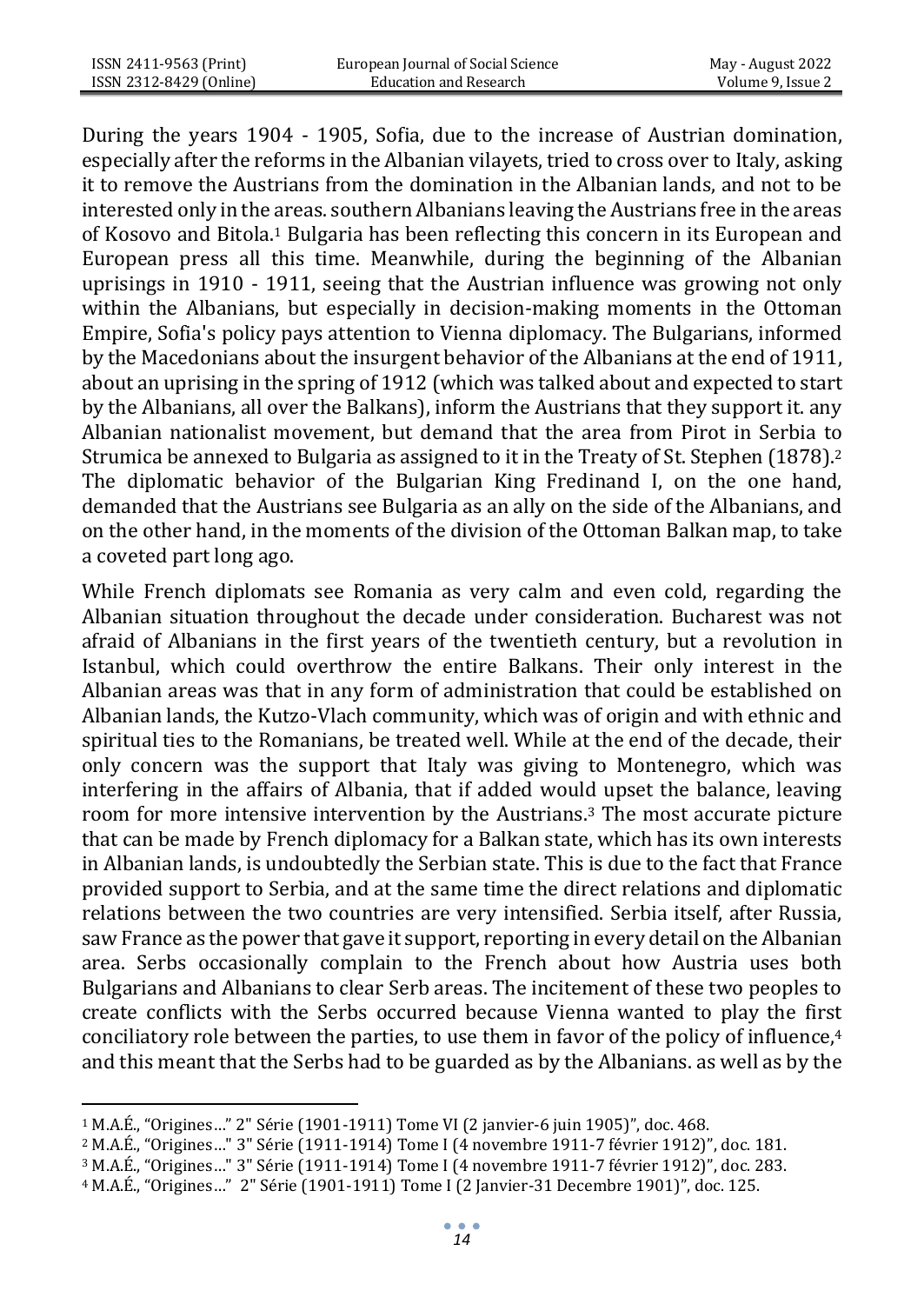Bulgarians.<sup>1</sup> Serbs are so concerned about relations between Albanians and Austrians that their plan was to invite Albanian Catholics, after Serbia's agreement with the Vatican, to leave Austrian influence and to cooperate with Serbs against the Ottomans.<sup>2</sup> On the other hand, it was declared to the French ambassadors that the Albanian vilayets should not be excluded from the reforms of 1903-1904, because these brought development. In the conditions when the Albanians themselves had demanded the exclusion at all costs, this showed that the Serbs were interested in the Albanians being in conflict with both the Austrians who had proposed them and the Ottomans who would implement them, consequently this would bring a rift. between Albanians and Austrians.

During 1909 the Serbs declared to the Austrians that they accepted the annexation of Bosnia by Vienna, but on the condition that it allow the Serbs to take over the sanjak of Novi Pazar as well as Skopje, finally removing Bulgarian influence in the city.<sup>3</sup> This was the next Serbian negotiation in the period when the Bulgarians themselves had returned from the Austrian side, anticipating that Austrian diplomacy would be strengthened in the Balkans of Albanian lands, so they sought at all costs to support it, but also to be able to derive benefits. without heating up the situation. The French did not see the benefit of the Serbs in the Albanian lands from the Austrian tolerance, but in the opportunities and spaces that the Ottomans themselves were giving to the Serbs. This is expressed in two ways. First, the Serbs exercised their influence on the Albanian lands through the Serbian metropolis of Pristina and Skopje, the latter they had managed to take from the Bulgarian influence since the beginning of 1900, after the intervention of Istanbul to pass it into the hands of the Serbs. On the other hand, they are allowed to occupy the territories from the Drini River to Lake Ohrid, so much so that the Serbs themselves admit that they have traveled a long way in the geographical borders of Albanian lands.<sup>4</sup> Serbs found on the side of the Ottomans, and being favored by Istanbul, often expressed to the French the concern that, like Bulgaria, Montenegro was falling on the side of Austro-Hungarian politics. The Serbs had started a conflict with Montenegro, because the former did not support the policy that Cetigne was pursuing on behalf of Vienna, keeping the Albanian highlanders as refugees, after the anti-Ottoman uprising of 1911. Because the extension of Austrian influence in the Montenegrin area to that Albanians closed the coast to Belgrade.<sup>5</sup>

Montenegro's attitude and political maneuvers are also in the spotlight of French diplomacy. Montenegro since the beginning of 1902 is seen as having annexation goals for the Shkodra region, although there are ethnic differences with the local

<sup>4</sup> M.A.É., "Origines…" 2" Série (1901-1911) Tome XII[I \(26 octobre 1910-30 juin 1911\)](https://bibliotheque-numerique.diplomatie.gouv.fr/ark%3A/12148/bpt6k64599117?rk=214593%3B2)", doc. 270.

<sup>1</sup> M.A.É., "Origines De La Guerre De 1914 Documents Diplomatiques Français (1871-1914) 2" Série

<sup>(1901-1911)</sup> Tome VI[I \(7 juin-28 septembre 1905\)](https://bibliotheque-numerique.diplomatie.gouv.fr/ark%3A/12148/bpt6k64597972?rk=364808%3B4)", Paris: L'Europe Nouvelle, 1935., doc. 313.

<sup>2</sup> M.A.É., "Origines…" 2" Série (1901-1911) Tome VI[I \(7 juin-28 septembre 1905\)](https://bibliotheque-numerique.diplomatie.gouv.fr/ark%3A/12148/bpt6k64597972?rk=364808%3B4)", doc. 322.

<sup>3</sup> M.A.É., "Origines…" 2" Série (1901-1911) Tome XII [\(9 février 1909-26 octobre 1910\)](https://bibliotheque-numerique.diplomatie.gouv.fr/ark%3A/12148/bpt6k6442306d?rk=193134%3B0)", doc. 186.

<sup>5</sup> M.A.É., "Origines…" 3" Série (1911-1914) Tome [I \(4 novembre 1911-7 février 1912\)](https://bibliotheque-numerique.diplomatie.gouv.fr/ark%3A/12148/bpt6k64626898?rk=278971%3B2)", doc. 311.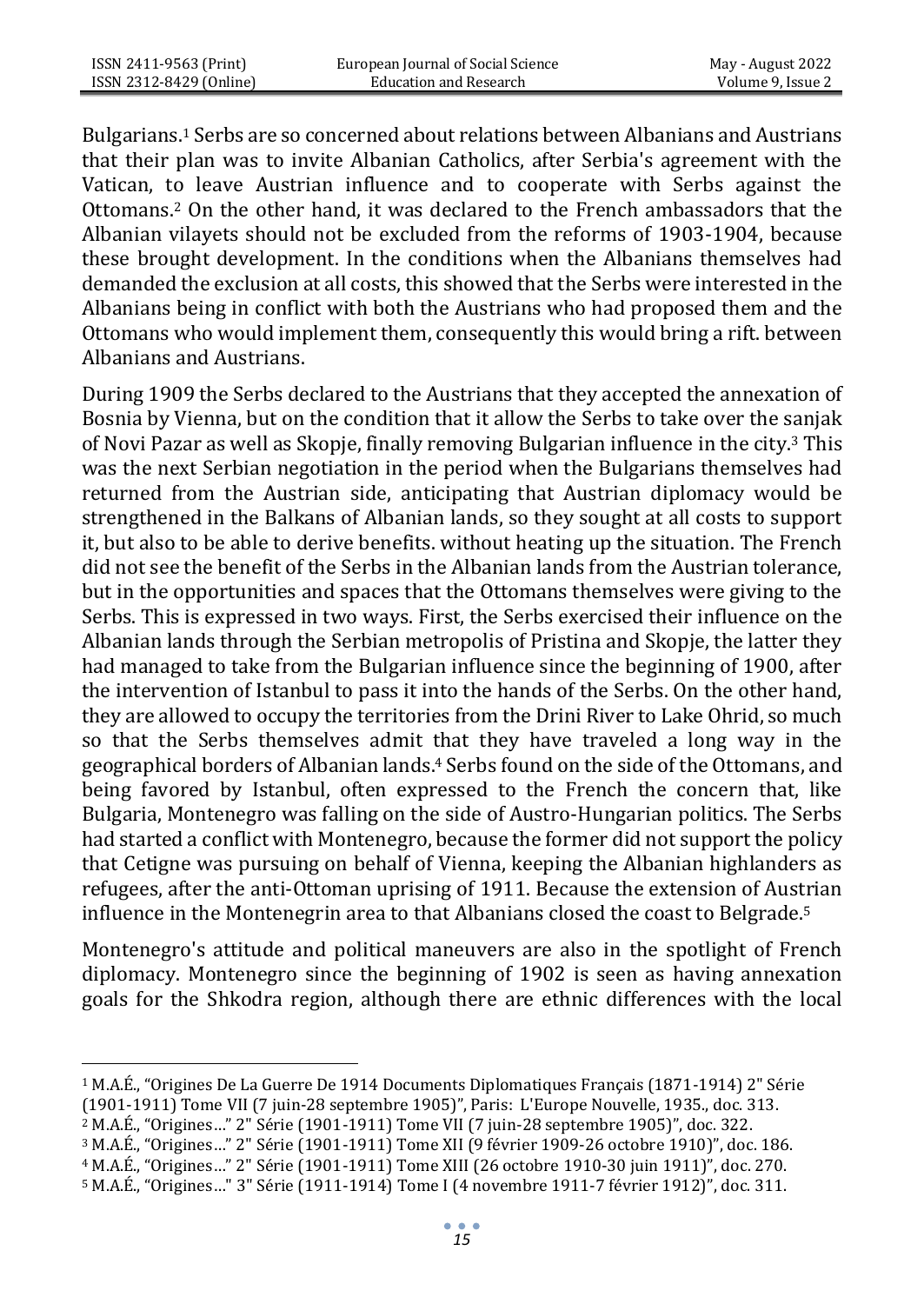population.<sup>1</sup> The French even see as ridiculous the appearance in the Montenegrin press of the claim of the Montenegrin princely family for the throne of Albania, but they understand the need for the northwestern Albanian areas, Montenegro. The latter is also seen as concerned as Serbia, about the penetration of Austrian influence in Kosovo, but the support to stop it, which he did not find in his son-in-law, the King of Italy, he occasionally hoped to get from Germany itself, where in 1908 went directly to meet him for this work. While Italy, for its part, according to French documents, used Montenegro, also as a family link between father-in-law and father-in-law, to obtain information from Cetigne on Albanian areas, where this country was a good connoisseur of Albanian lands.<sup>2</sup> However, the rapid dynamics of events in the Balkans, made Montenegro like other countries to change direction and orientation, in favor of their own interests. Montenegro is mostly seen by the French in connection with the events of 1911, and with the support it gave to the Albanian highlanders against the Ottomans. The French see that Cetigne is playing a double game with both the Ottomans and the Austrians, but supports the latter. The Ottomans themselves declare to the French that it was the Montenegrins themselves who supported the Albanians, forcing Istanbul to send troops<sup>3</sup> when the French complained in favor of the Montenegrins about the presence of armies on the Ottoman-Montenegrin border. However, the French admit that the Montenegrin game is run from Vienna and with Vienna money, for Albanian purposes.

### **References**

- [1] "Kongresi i Dibrës 1909 2004", Diber: Votra dibrane, 2005.
- [2] Abdyli, Ramiz. "Lëvizja Kombëtare shqiptare 1908 1910 Vëll. I", Prishtinë: KGT, 2004.
- [3] Abdyli, Ramiz. "Lëvizja Kombëtare shqiptare 1908 1910 Vëll. II", Prishtinë: KGT, 2004.
- [4] Buxhovi, Jusuf. "Kosova Vëll. II Perandoria Osmane", Prishtine: Faik Konica, 2012.
- [5] Cana, Zekeria. "Lëvizja Kombëtare Shqiptare në Kosovë 1908 1912", Tiranë: 8 nëntori, 1982.
- [6] Duka, Valentina. "Historia e Shqipërisë 1912 2000", Tiranë: Kristalina KH, 2007.
- [7] Gexha, Qamil. "Marrëdhëniet shqiptaro malazeze (1839 1912), Gjakovë: Blini-BK, 2003.
- [8] Grandits, Hannes., Clayer, Nathalie. Pichler, Robert. (edit.) "Conflicting Loyalties In The Balkans The Great Powers, the Ottoman Empire and Nation-Building", London: I. B. Taurus, 2011.

<sup>1</sup> M.A.É., "Origines…" 2" Série (1901-1911) Tome II (2 Janvier-31 Decembre 1902)", doc. 201.

<sup>2</sup> M.A.É., "Origines…" 2" Série (1901-1911) Tome [X \(10 avril 1906-16 mai 1907\)](https://bibliotheque-numerique.diplomatie.gouv.fr/ark%3A/12148/bpt6k6459921m?rk=150215%3B2)", doc. 440.

<sup>3</sup> M.A.É., "Origines…" 2" Série (1901-1911) Tome XII[I \(26 octobre 1910-30 juin 1911\)](https://bibliotheque-numerique.diplomatie.gouv.fr/ark%3A/12148/bpt6k64599117?rk=214593%3B2)", doc. 319.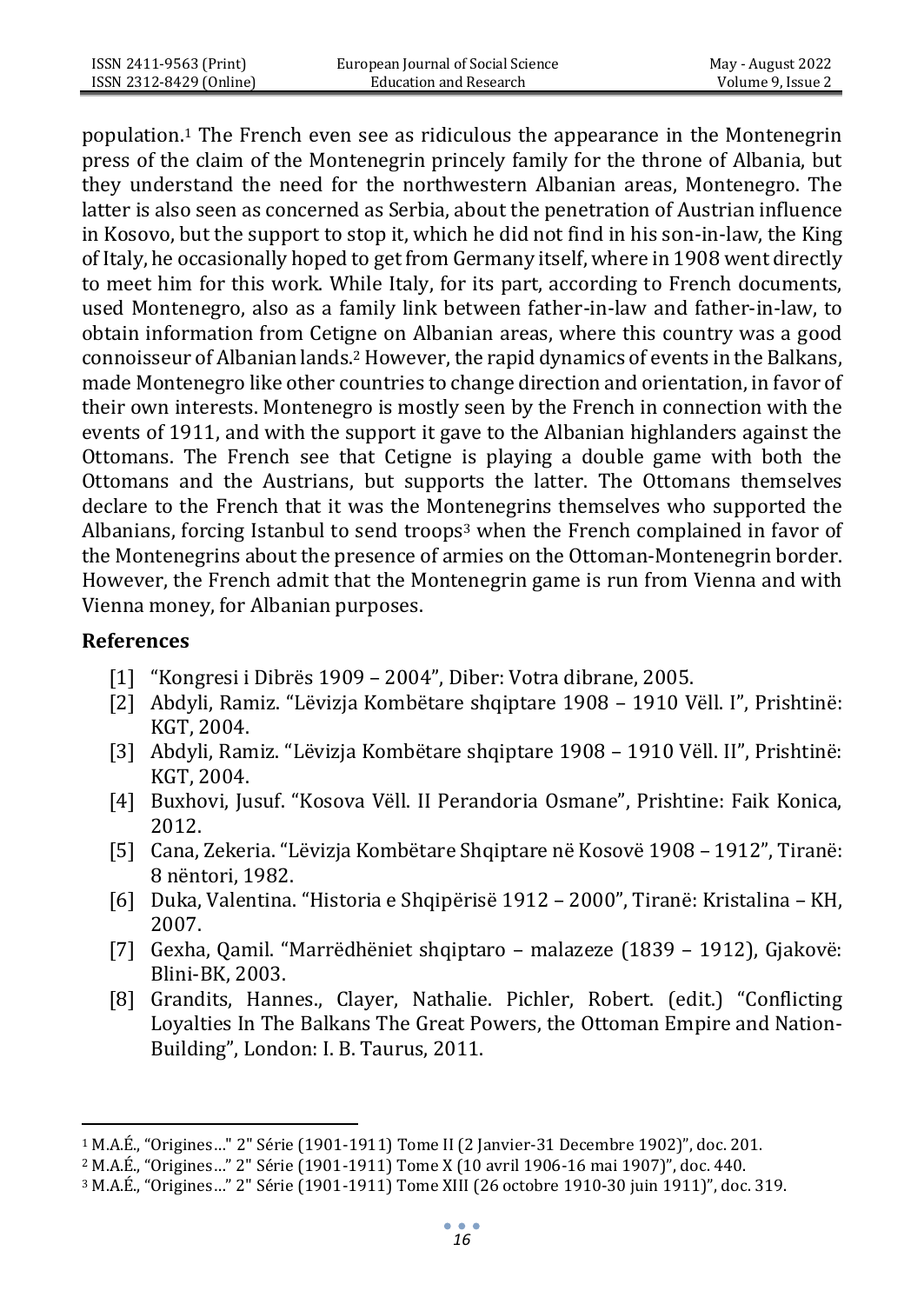- [9] Jacques, Edwin. "Shqiptarët Historia e popullit shqiptar nga lashtësia deri në ditët e sotme." Bari: Kartë e pendë, 1995.
- [10] Kent, Marian. (edit.) "The Great Powers and the End of the Ottoman Empire", London: Frank Cass, 2005.
- [11] M.A.É., "Origines De La Guerre De 1914 Documents Diplomatiques Français (1871-1914) 2" Série (1901-1911) Tome II (2 Janvier-31 Decembre 1902)", Paris: L'Europe Nouvelle, 1931.
- [12] M.A.É., "Origines De La Guerre De 1914 Documents Diplomatiques Français (1871-1914) 2" Série (1901-1911) Tome III [\(3 janvier-4 octobre 1903\)](https://bibliotheque-numerique.diplomatie.gouv.fr/ark%3A/12148/bpt6k55866826?rk=278971%3B2)", Paris: L'Europe Nouvelle, 1931.
- [13] M.A.É., "Origines De La Guerre De 1914 Documents Diplomatiques Français (1871-1914) 2" Série (1901-1911) Tome IV [\(5 octobre 1903-8 avril 1904\)](https://bibliotheque-numerique.diplomatie.gouv.fr/ark%3A/12148/bpt6k64434314?rk=300430%3B4)", Paris: L'Europe Nouvelle, 1932.
- [14] M.A.É., "Origines De La Guerre De 1914 Documents Diplomatiques Français (1871-1914) 2" Série (1901-1911) Tome V [\(9 avril-31 décembre 1904\)](https://bibliotheque-numerique.diplomatie.gouv.fr/ark%3A/12148/bpt6k6462682c?rk=321890%3B0)", Paris: L'Europe Nouvelle, 1934.
- [15] M.A.É., "Origines De La Guerre De 1914 Documents Diplomatiques Français (1871-1914) 2" Série (1901-1911) Tome VI [\(2 janvier-6 juin 1905\)](https://bibliotheque-numerique.diplomatie.gouv.fr/ark%3A/12148/bpt6k65674545?rk=343349%3B2)", Paris: L'Europe Nouvelle, 1935.
- [16] M.A.É., "Origines De La Guerre De 1914 Documents Diplomatiques Français (1871-1914) 2" Série (1901-1911) Tome VII [\(7 juin-28 septembre 1905\)](https://bibliotheque-numerique.diplomatie.gouv.fr/ark%3A/12148/bpt6k64597972?rk=364808%3B4)", Paris: L'Europe Nouvelle, 1935.
- [17] M.A.É., "Origines De La Guerre De 1914 Documents Diplomatiques Français (1871-1914) 2" Série (1901-1911) Tome X [\(10 avril 1906-16 mai 1907\)](https://bibliotheque-numerique.diplomatie.gouv.fr/ark%3A/12148/bpt6k6459921m?rk=150215%3B2)", Paris: L'Europe Nouvelle, 1948.
- [18] M.A.É., "Origines De La Guerre De 1914 Documents Diplomatiques Français (1871-1914) 2" Série (1901-1911) Tome XI [\(15 mai 1907-8 février 1909\)](https://bibliotheque-numerique.diplomatie.gouv.fr/ark%3A/12148/bpt6k55869523?rk=171674%3B4)", Paris: L'Europe Nouvelle, 1950.
- [19] M.A.É., "Origines De La Guerre De 1914 Documents Diplomatiques Français (1871-1914) 2" Série (1901-1911) Tome XII [\(9 février 1909-26 octobre](https://bibliotheque-numerique.diplomatie.gouv.fr/ark%3A/12148/bpt6k6442306d?rk=193134%3B0)  [1910\)](https://bibliotheque-numerique.diplomatie.gouv.fr/ark%3A/12148/bpt6k6442306d?rk=193134%3B0)", Paris: L'Europe Nouvelle, 1954.
- [20] M.A.É., "Origines De La Guerre De 1914 Documents Diplomatiques Français (1871-1914) 2" Série (1901-1911) Tome XIII [\(26 octobre 1910-30 juin](https://bibliotheque-numerique.diplomatie.gouv.fr/ark%3A/12148/bpt6k64599117?rk=214593%3B2)  [1911\)](https://bibliotheque-numerique.diplomatie.gouv.fr/ark%3A/12148/bpt6k64599117?rk=214593%3B2)", Paris: L'Europe Nouvelle, 1955.
- [21] M.A.É., "Origines De La Guerre De 1914 Documents Diplomatiques Français (1871-1914) 2" Série (1901-1911) Tome XIV [\(1er juillet-4 novembre 1911\)](https://bibliotheque-numerique.diplomatie.gouv.fr/ark%3A/12148/bpt6k64751497?rk=236052%3B4)", Paris: L'Europe Nouvelle, 1955.
- [22] M.A.É., "Origines De La Guerre De 1914 Documents Diplomatiques Français (1871-1914) 2" Série (1901-1911) Tome I (2 Janvier-31 Decembre 1901)", Paris: L'Europe Nouvelle, 1930.
- [23] M.A.É., "Origines De La Guerre De 1914 Documents Diplomatiques Français (1871-1914) 3" Série (1911-1914) Tome I [\(4 novembre 1911-7 février](https://bibliotheque-numerique.diplomatie.gouv.fr/ark%3A/12148/bpt6k64626898?rk=278971%3B2)  [1912\)](https://bibliotheque-numerique.diplomatie.gouv.fr/ark%3A/12148/bpt6k64626898?rk=278971%3B2)", Paris: L'Europe Nouvelle, 1939.